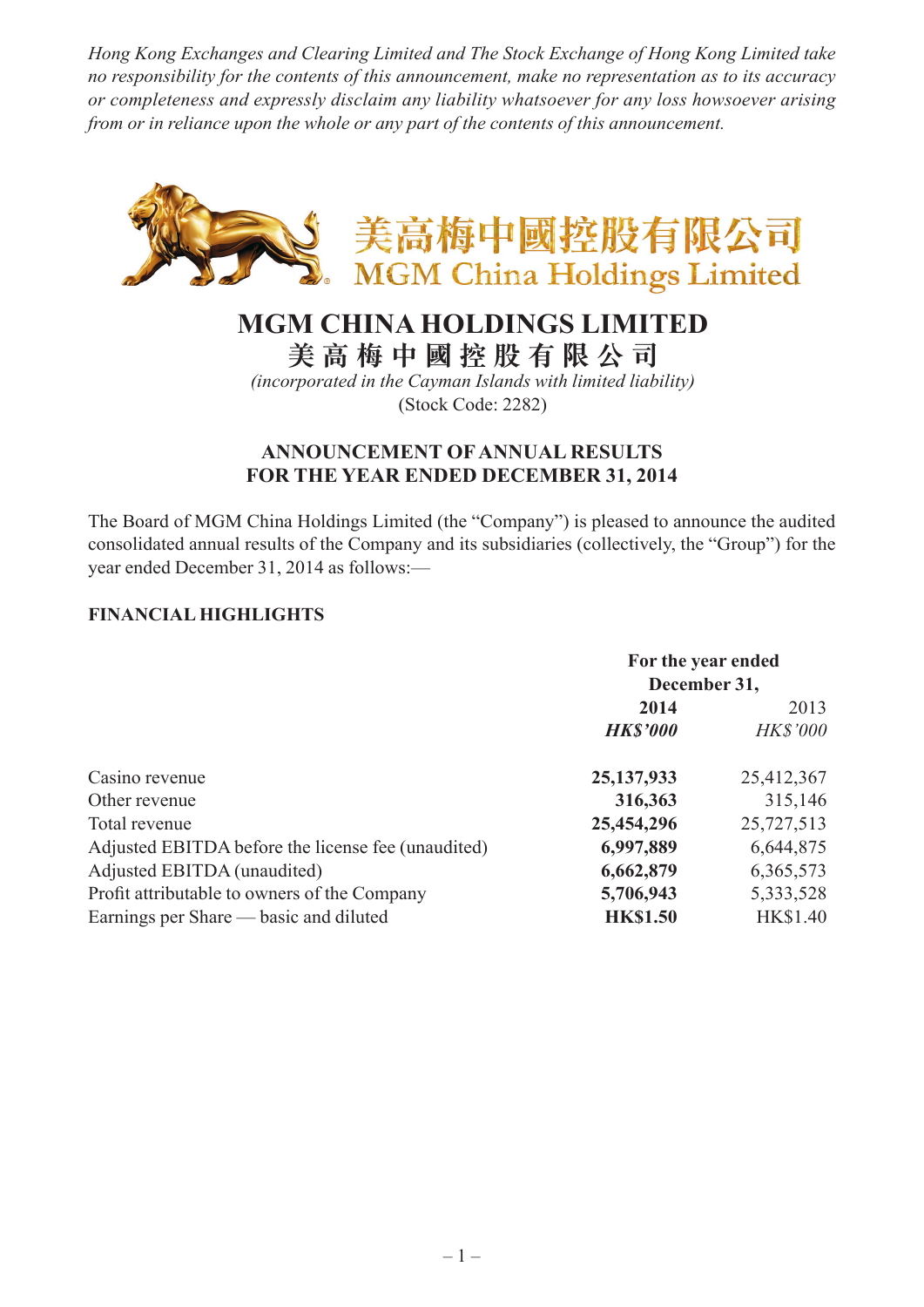#### **DIVIDENDS**

The Board is pleased to declare the payment of a special dividend of HK\$0.816 per Share (the "Special Dividend"), amounting to approximately HK\$3,100.8 million in aggregate, representing approximately 54.3% of the Group's profit attributable to owners of the Company for the year ended December 31, 2014. The register of members will be closed from March 6, 2015 to March 10, 2015, both days inclusive, for the purpose of ascertaining the members who are entitled to the Special Dividend. This Special Dividend is expected to be paid on or about March 19, 2015 to the Shareholders whose names would appear on the register of members on March 10, 2015.

In accordance with the dividend policy announced by the Company on February 28, 2013 the semi-annual dividends, may not, in aggregate, exceed more than 35% of the anticipated consolidated annual profits in any one year. The Company may also declare special distributions from time to time in addition to the semi-annual dividends. The Board recommends a final dividend of HK\$0.245 per Share (the "Final Dividend"), amounting to approximately HK\$931.0 million in aggregate for the year ended December 31, 2014, representing approximately 16.3% of the Group's profit attributable to owners of the Company for the year ended December 31, 2014. Subject to approval by the Shareholders of the Final Dividend in the forthcoming Annual General Meeting, the register of members will be closed from May 22, 2015 to May 27, 2015, both days inclusive, for the purpose of ascertaining the members who are entitled to the Final Dividend. This Final Dividend is expected to be paid on or about June 8, 2015 to the Shareholders whose names would appear on the register of members on May 27, 2015.

The Board has resolved to declare the Special Dividend and recommend the payment of the Final Dividend after reviewing the Group's general financial position as at February 17, 2015, its capital requirements going forward and other factors that the Board considered relevant, and determined that the Group has sufficient resources, after the payment of the Special Dividend and subject to the Shareholders' approval, the Final Dividend, to finance its operations and expansion of its business, including the development of an additional casino and hotel complex in Cotai. The Special Dividend and Final Dividend should not be taken as an indication of the level of profit or dividend going forward.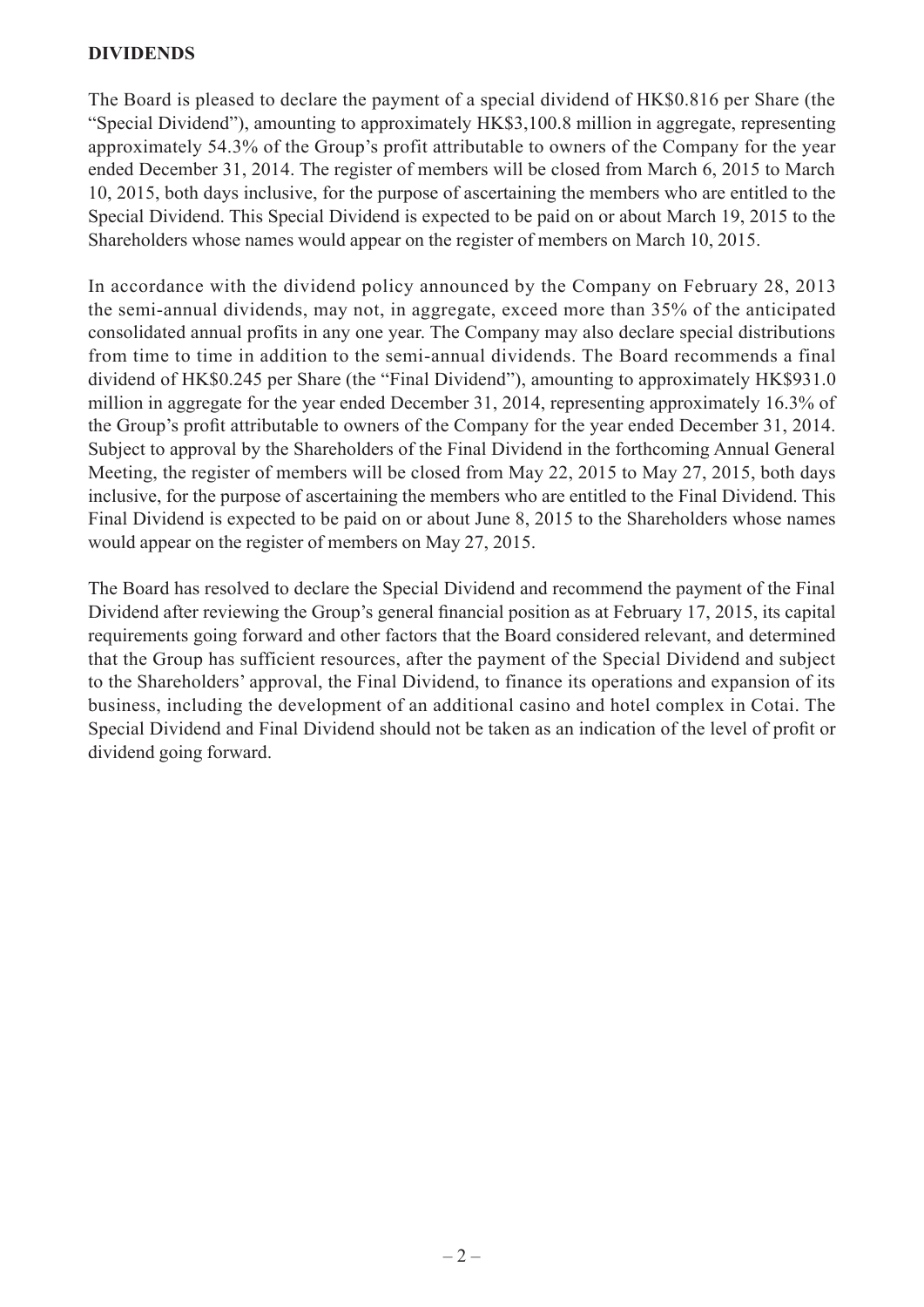# **CONSOLIDATED STATEMENT OF PROFIT OR LOSS AND OTHER COMPREHENSIVE INCOME**

|                                                                                             |                | For the year ended<br>December 31, |                |
|---------------------------------------------------------------------------------------------|----------------|------------------------------------|----------------|
|                                                                                             |                | 2014                               | 2013           |
|                                                                                             | <b>NOTES</b>   | <b>HK\$'000</b>                    | HK\$'000       |
| <b>OPERATING REVENUE</b>                                                                    |                |                                    |                |
| Casino revenue                                                                              | $\mathfrak{Z}$ | 25, 137, 933                       | 25,412,367     |
| Other revenue                                                                               | $\overline{4}$ | 316,363                            | 315,146        |
|                                                                                             |                | 25,454,296                         | 25,727,513     |
| <b>OPERATING COSTS AND EXPENSES</b>                                                         |                |                                    |                |
| Special gaming tax and special levies                                                       |                |                                    |                |
| to the Macau Government                                                                     |                | (13,002,885)                       | (13, 654, 092) |
| Inventories consumed                                                                        |                | (386, 698)                         | (359,900)      |
| Staff costs                                                                                 |                | (1,943,886)                        | (1,695,803)    |
| Other expenses and losses                                                                   | 6              | (3,552,509)                        | (3,706,416)    |
| Depreciation and amortization                                                               |                | (799, 598)                         | (767, 670)     |
|                                                                                             |                | (19,685,576)                       | (20, 183, 881) |
| Operating profit                                                                            |                | 5,768,720                          | 5,543,632      |
| Interest income                                                                             |                | 12,640                             | 24,529         |
| Finance costs                                                                               | $\overline{7}$ | (37, 893)                          | (213,903)      |
| Net foreign currency loss                                                                   |                | (20, 725)                          | (5,779)        |
| Profit before taxation                                                                      |                | 5,722,742                          | 5,348,479      |
| Taxation                                                                                    | 8              | (15,799)                           | (14, 951)      |
| Profit for the year and total comprehensive<br>income attributable to owners of the Company |                | 5,706,943                          | 5,333,528      |
| Earnings per Share — basic and diluted                                                      | 10             | <b>HK\$1.50</b>                    | HK\$1.40       |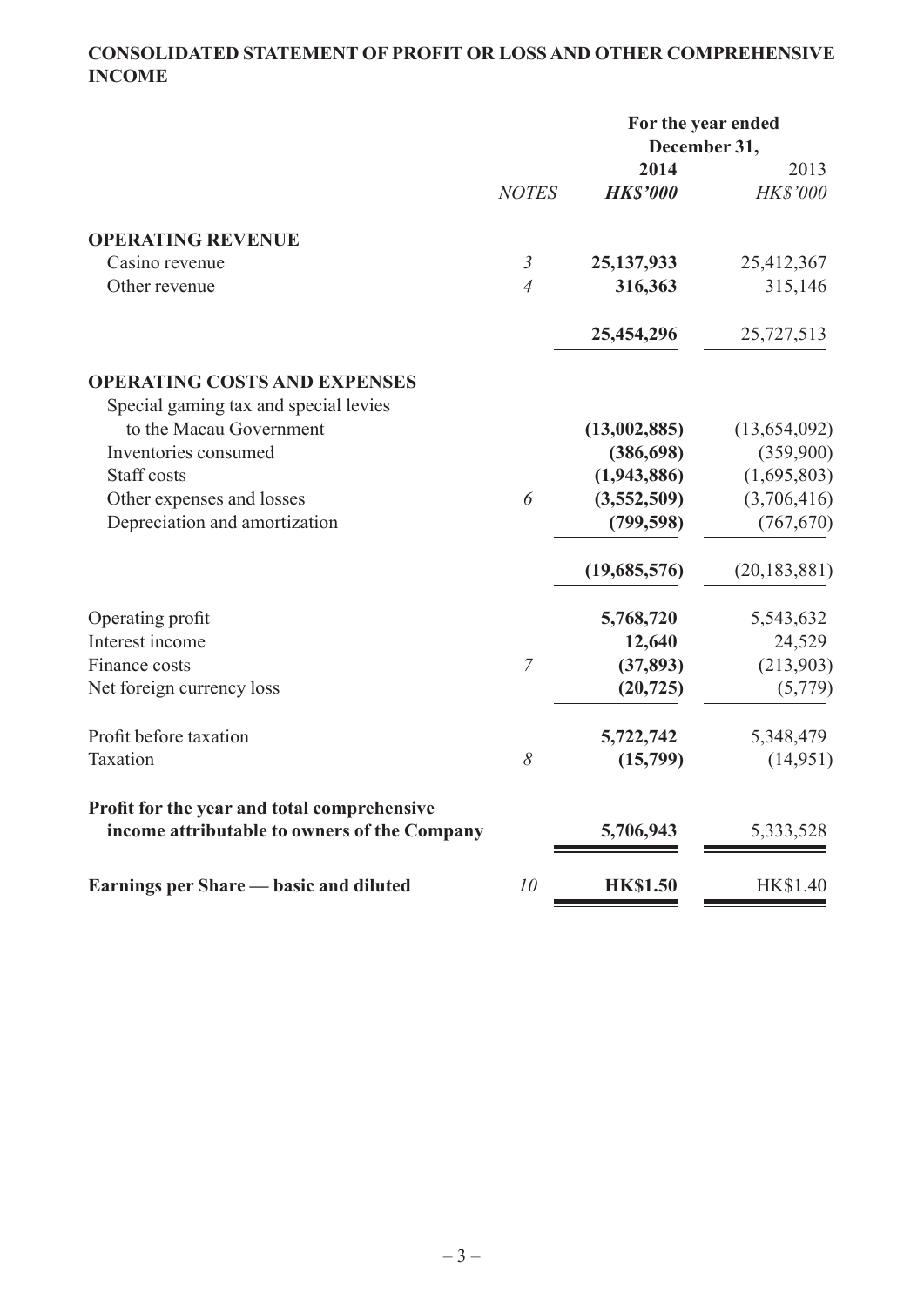# **CONSOLIDATED STATEMENT OF FINANCIAL POSITION**

|                                             |              | <b>At December 31</b>   |                         |
|---------------------------------------------|--------------|-------------------------|-------------------------|
|                                             | <b>NOTES</b> | 2014<br><b>HK\$'000</b> | 2013<br><b>HK\$'000</b> |
| <b>NON-CURRENT ASSETS</b>                   |              |                         |                         |
| Property and equipment                      |              | 4,046,370               | 4,380,930               |
| Construction in progress                    |              | 5,487,615               | 2,333,003               |
| Sub-concession premium                      |              | 666,100                 | 793,000                 |
| Land use right premium                      |              | 1,399,355               | 1,468,761               |
| Other assets                                |              | 16,241                  | 12,464                  |
| Prepayments and deposits                    |              | 304,186                 | 399,718                 |
|                                             |              | 11,919,867              | 9,387,876               |
| <b>CURRENT ASSETS</b>                       |              |                         |                         |
| Inventories                                 |              | 110,407                 | 98,610                  |
| Trade receivables                           | II           | 427,573                 | 577,244                 |
| Prepayments, deposits and other receivables |              | 67,318                  | 68,560                  |
| Land use right premium                      |              | 69,406                  | 69,406                  |
| Amounts due from related companies          | 14           | 1,087                   | 987                     |
| Bank balances and cash                      |              | 4,232,187               | 7,884,805               |
|                                             |              | 4,907,978               | 8,699,612               |
| <b>CURRENT LIABILITIES</b>                  |              |                         |                         |
| Payables and accrued charges                | 12           | 5,579,218               | 6,721,192               |
| Land use right payable                      |              | 203,857                 | 194,034                 |
| Construction retention payable              |              | 40,346                  | 30,066                  |
| Amounts due to related companies            | 14           | 17,414                  | 12,879                  |
| Taxation payable                            |              | 16,083                  | 15,236                  |
|                                             |              | 5,856,918               | 6,973,407               |
| <b>NET CURRENT (LIABILITIES)/ASSETS</b>     |              | (948, 940)              | 1,726,205               |
| <b>TOTAL ASSETS LESS CURRENT</b>            |              |                         |                         |
| <b>LIABILITIES</b>                          |              | 10,970,927              | 11,114,081              |
| <b>NON-CURRENT LIABILITIES</b>              |              |                         |                         |
| <b>Bank borrowings</b>                      | 13           | 4,118,182               | 4,049,217               |
| Payables and accrued charges                | 12           | 2,040                   |                         |
| Land use right payable                      |              | 325,299                 | 529,156                 |
| Construction retention payable              |              | 183,883                 | 32,250                  |
|                                             |              | 4,629,404               | 4,610,623               |
| <b>NET ASSETS</b>                           |              | 6,341,523               | 6,503,458               |
| <b>CAPITAL AND RESERVES</b>                 |              |                         |                         |
| Share capital                               |              | 3,800,000               | 3,800,000               |
| Share premium and reserves                  |              | 2,541,523               | 2,703,458               |
| <b>SHAREHOLDERS' FUNDS</b>                  |              | 6,341,523               | 6,503,458               |
|                                             |              |                         |                         |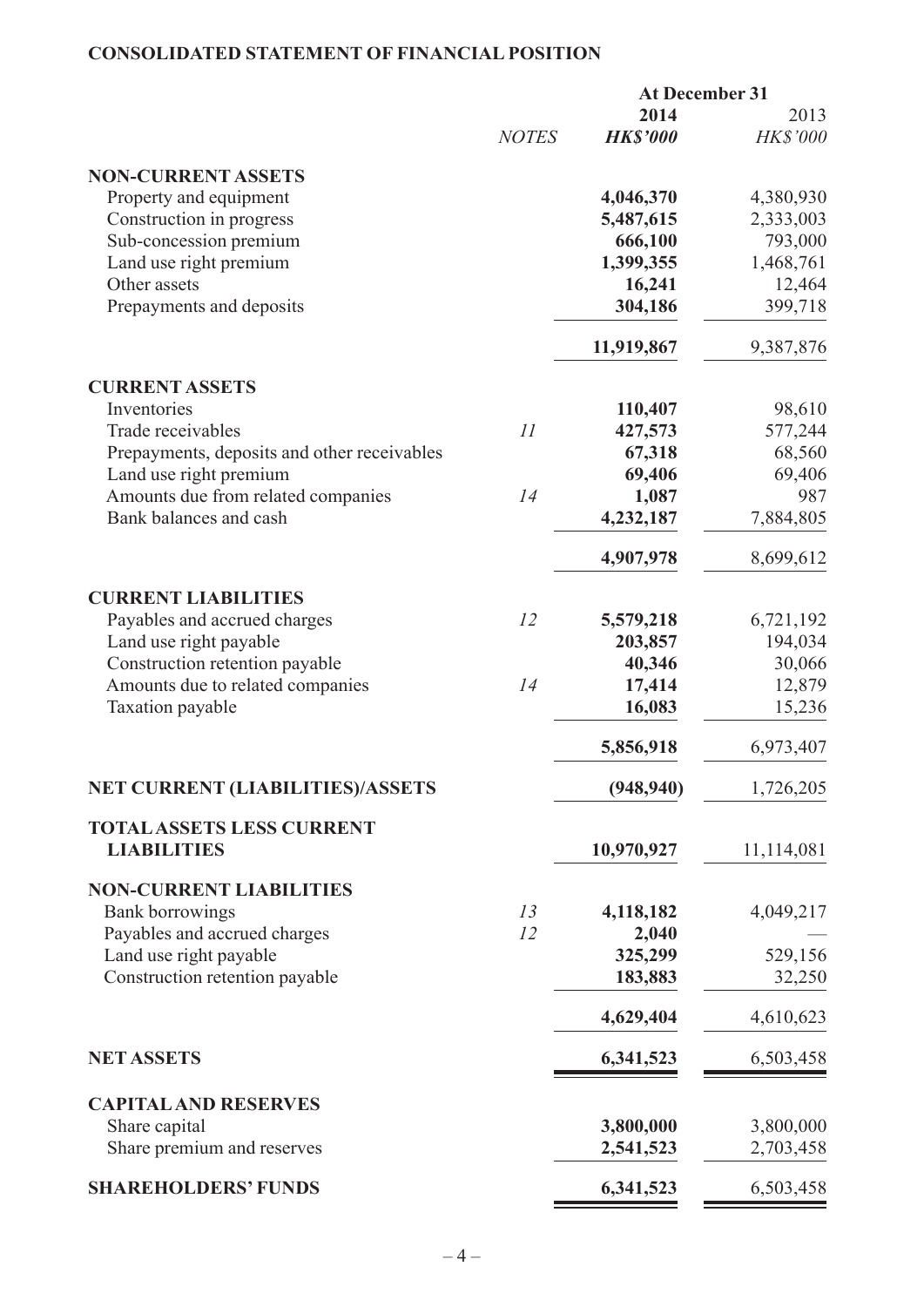#### **NOTES TO THE CONSOLIDATED FINANCIAL STATEMENTS**

#### **1. GENERAL**

MGM China Holdings Limited (the "Company") was incorporated in the Cayman Islands as an exempted company with limited liability on July 2, 2010. The Company's Shares were listed on the Main Board of The Stock Exchange of Hong Kong Limited (the "Stock Exchange") on June 3, 2011. The Company's immediate holding company is MGM Resorts International Holdings, Ltd., a company incorporated in the Isle of Man. The Company's ultimate holding company is MGM Resorts International, a company incorporated in Delaware, the United States of America, and listed on the New York Stock Exchange. The address of the registered office of the Company is 190 Elgin Avenue, George Town, Grand Cayman KY1-9005, Cayman Islands and its principal place of business is Avenida Dr. Sun Yat Sen, Edifício MGM MACAU, NAPE, Macau.

#### **2. BASIS OF PREPARATION**

The consolidated financial statements have been prepared on a historical cost basis and in accordance with IFRSs. Historical cost is generally based on fair value of the consideration given in exchange for goods and services. The consolidated financial statements include applicable disclosures required by the Rules Governing the Listing of Securities on the Stock Exchange (the "Listing Rules") and by the Hong Kong Companies Ordinance. The consolidated financial statements are presented in Hong Kong dollars ("HK\$"), which is also the functional currency of the Company and its subsidiaries.

The consolidated financial statements have been prepared on a going concern basis. As at December 31, 2014, the Group had net current liabilities of approximately HK\$948.9 million mainly as a result of funding non-current capital expenditure out of cash from operations. As described in note 13, the Group has credit facilities comprising a HK\$4,290 million term loan and a HK\$11,310 million revolving credit facility. As described in other liquidity matters in the management discussion and analysis, the full amount of HK\$11,310 million of the revolving credit facility was undrawn and is available to enable the Group, with cash and cash equivalents and cash from operations, to meet its financial obligations as they fall due for the following twelve months. Should the Group draw down on the revolving credit facility, any such amounts will not be required to be repaid until October 2017.

#### **Application of new and revised International Financial Reporting Standards ("IFRSs")**

In the current year, the Group has applied, for the first time, the following new and revised IFRSs relevant to the Group:

| Amendments to IFRS 10, IFRS 12 | <b>Investment Entities</b>                                      |
|--------------------------------|-----------------------------------------------------------------|
| and IAS 27                     |                                                                 |
| Amendments to IAS 32           | <b>Offsetting Financial Assets and Financial Liabilities</b>    |
| Amendments to IAS 36           | Recoverable Amount Disclosures for Non-Financial Assets         |
| Amendments to IAS 39           | Novation of Derivatives and Continuation of Hedge<br>Accounting |
| IFRIC <sub>21</sub>            | Levies                                                          |

The application of the above new and revised IFRSs in the current year has had no material effect on the amounts reported in these consolidated financial statements and/or disclosures set out in these consolidated financial statements.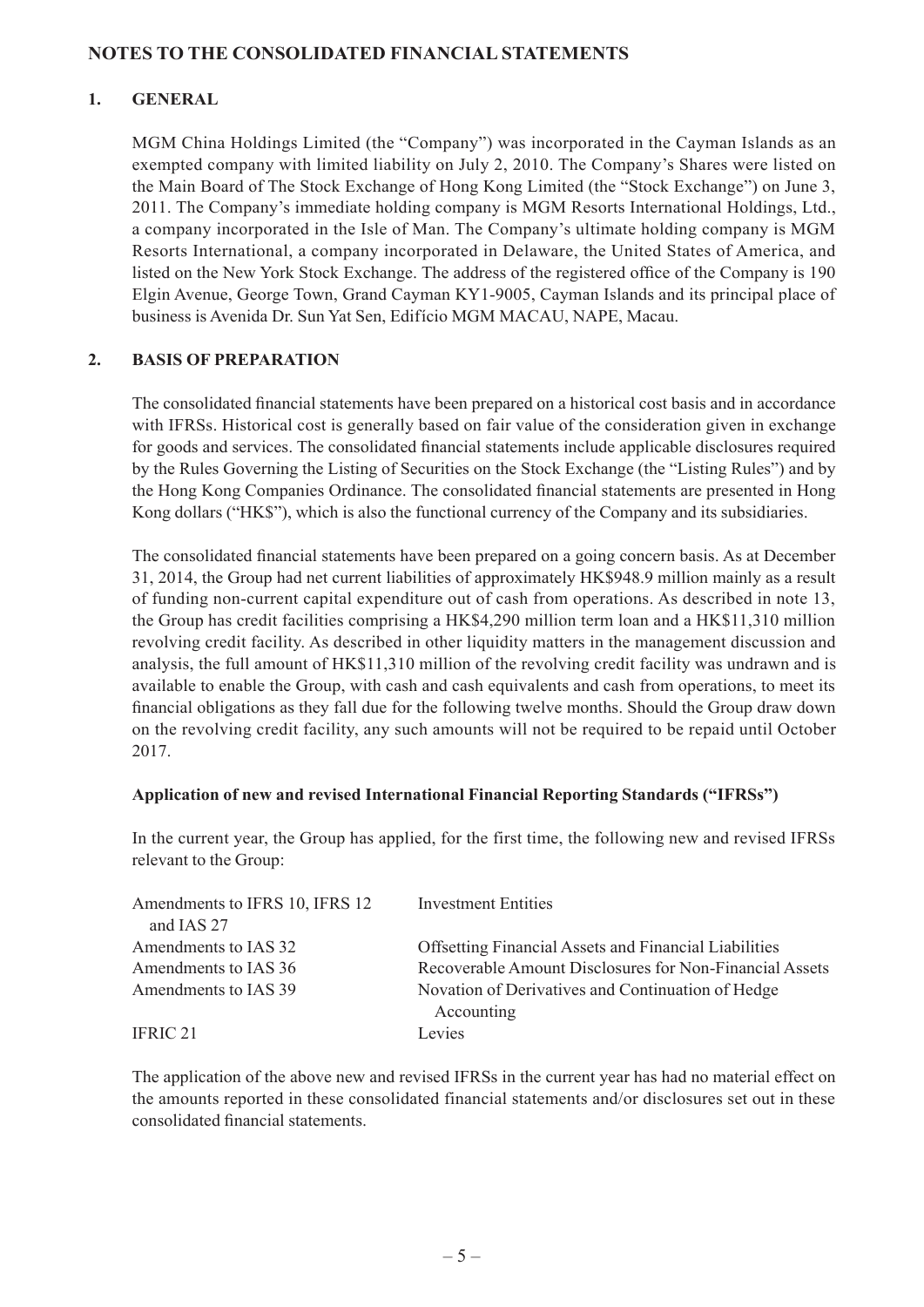#### **IFRSs in issue not yet adopted**

Up to the date of this report, certain new standards and amendments have been issued but are not yet effective and have not been early adopted in the preparation of these consolidated financial statements:

| Amendments to IFRS10 and IAS 28              | Sale or Contribution of Assets between an Investor and its<br>Associate or Joint Venture <sup>6</sup> |
|----------------------------------------------|-------------------------------------------------------------------------------------------------------|
| Amendments to IAS 19                         | Defined Benefit Plans: Employee Contributions <sup>1</sup>                                            |
| Amendments to IFRS 11                        | Accounting for Acquisitions of Interests in Joint<br>Operations <sup>6</sup>                          |
| Amendments to IAS 16 and IAS 38              | Clarification of Acceptable Methods of Depreciation and<br>Amortisation <sup>6</sup>                  |
| Amendments to IAS 16 and IAS 41              | Agriculture: Bearer Plants <sup>6</sup>                                                               |
| Amendments to IAS 27                         | Equity Method in Separate Financial Statements <sup>6</sup>                                           |
| Amendments to IFRSs                          | Annual Improvements to IFRSs 2010-2012 Cycle <sup>3</sup>                                             |
| Amendments to IFRSs                          | Annual Improvements to IFRSs 2011-2013 Cycle <sup>1</sup>                                             |
| <b>Amendments to IFRSs</b>                   | Annual Improvements to IFRSs 2012-2014 Cycle <sup>6</sup>                                             |
| Amendments to IAS 1                          | Disclosure Initative <sup>6</sup>                                                                     |
| Amendments to IFRS 10, IFRS 12<br>and IAS 28 | Investment Entities: Applying the Consolidation Exception <sup>6</sup>                                |
| IFRS 9                                       | Financial Instruments <sup>2</sup>                                                                    |
| <b>IFRS 14</b>                               | Regulatory Deferral Accounts <sup>4</sup>                                                             |
| <b>IFRS 15</b>                               | Revenue from Contracts with Customers <sup>5</sup>                                                    |
|                                              |                                                                                                       |

<sup>1</sup> Effective for annual periods beginning on or after July 1, 2014<br><sup>2</sup> Effective for annual periods beginning on a after January 1, 20

- <sup>2</sup> Effective for annual periods beginning on or after January 1, 2018
- $\frac{3}{4}$  Effective for annual periods beginning on or after July 1, 2014, with limited exceptions
- <sup>4</sup> Effective for first annual IFRS financial statements beginning on or after January 1, 2016
- <sup>5</sup><br>Effective for annual periods beginning on or after January 1, 2017<br>Effective for annual periods beginning on or after January 1, 2016
- <sup>6</sup> Effective for annual periods beginning on or after January 1, 2016

The Directors of the Company anticipate that the application of the above standards and amendments will have no material impact on the financial performance and financial position of the Group and the Company.

#### **3. CASINO REVENUE**

Casino revenue represents the aggregate net difference between gaming wins and losses, net of sales incentives.

|                                      | 2014            | 2013       |
|--------------------------------------|-----------------|------------|
|                                      | <b>HK\$'000</b> | HK\$'000   |
| Casino revenue from                  |                 |            |
| — VIP gaming operations              | 13,509,694      | 15,995,647 |
| — Main floor table gaming operations | 9,596,668       | 7,162,671  |
| — Slot machine operations            | 2,031,571       | 2,254,049  |
|                                      | 25, 137, 933    | 25,412,367 |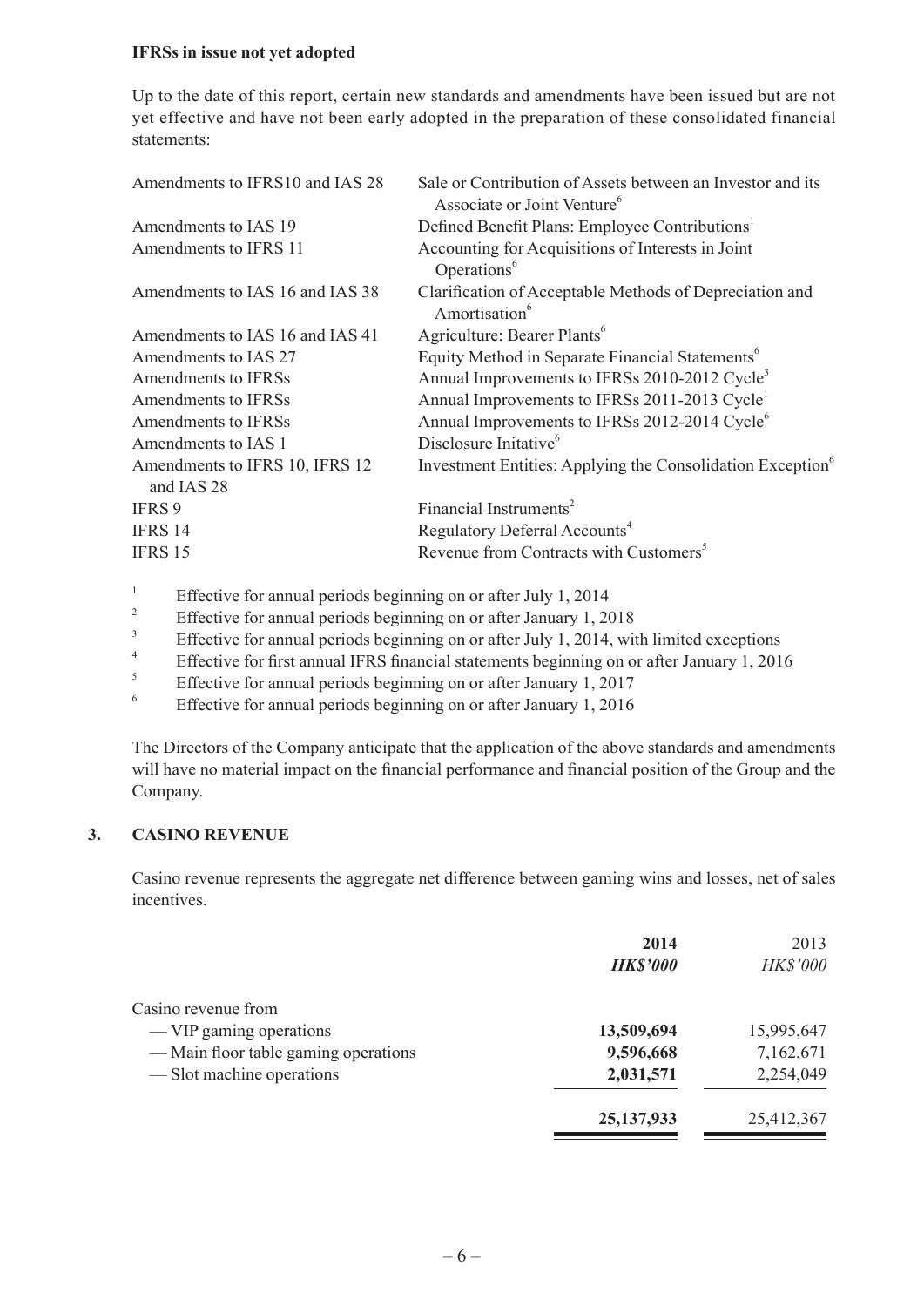#### **4. OTHER REVENUE**

Other revenue comprises:

|                                 | 2014            | 2013     |
|---------------------------------|-----------------|----------|
|                                 | <b>HK\$'000</b> | HK\$'000 |
| Hotel rooms                     | 42,112          | 45,364   |
| Food and beverages              | 227,537         | 220,222  |
| Retail goods and other services | 46,714          | 49,560   |
|                                 | 316,363         | 315,146  |

From time to time, the Group provides hotel rooms, food and beverages, retail goods and other services to certain guests and customers without charges (the "Promotional Allowances") and no revenue is received for such promotional activities. The retail value of the Promotional Allowances incurred during the year is as follows:

|                                 | 2014            | 2013     |
|---------------------------------|-----------------|----------|
|                                 | <b>HK\$'000</b> | HK\$'000 |
| Hotel rooms                     | 457,510         | 406,502  |
| Food and beverages              | 373,234         | 368,604  |
| Retail goods and other services | 12,744          | 20,919   |
|                                 | 843,488         | 796,025  |
|                                 |                 |          |

#### **5. SEGMENT INFORMATION**

The Group currently operates in one operating segment which is the ownership and management of its casino, hotel and food and beverage operations. A single management team reports to the Group's Chief Executive Officer (being the chief operating decision-maker) who allocates resources and assesses performance based on the consolidated revenue, result, assets and liabilities for the year for the entire business. Accordingly, the Group does not present separate segment information.

During the current and prior years, all revenue is derived from customers patronising the Group's Macau property. None of the customers of the Group individually contributed more than 10% of the total revenue during the current and prior years.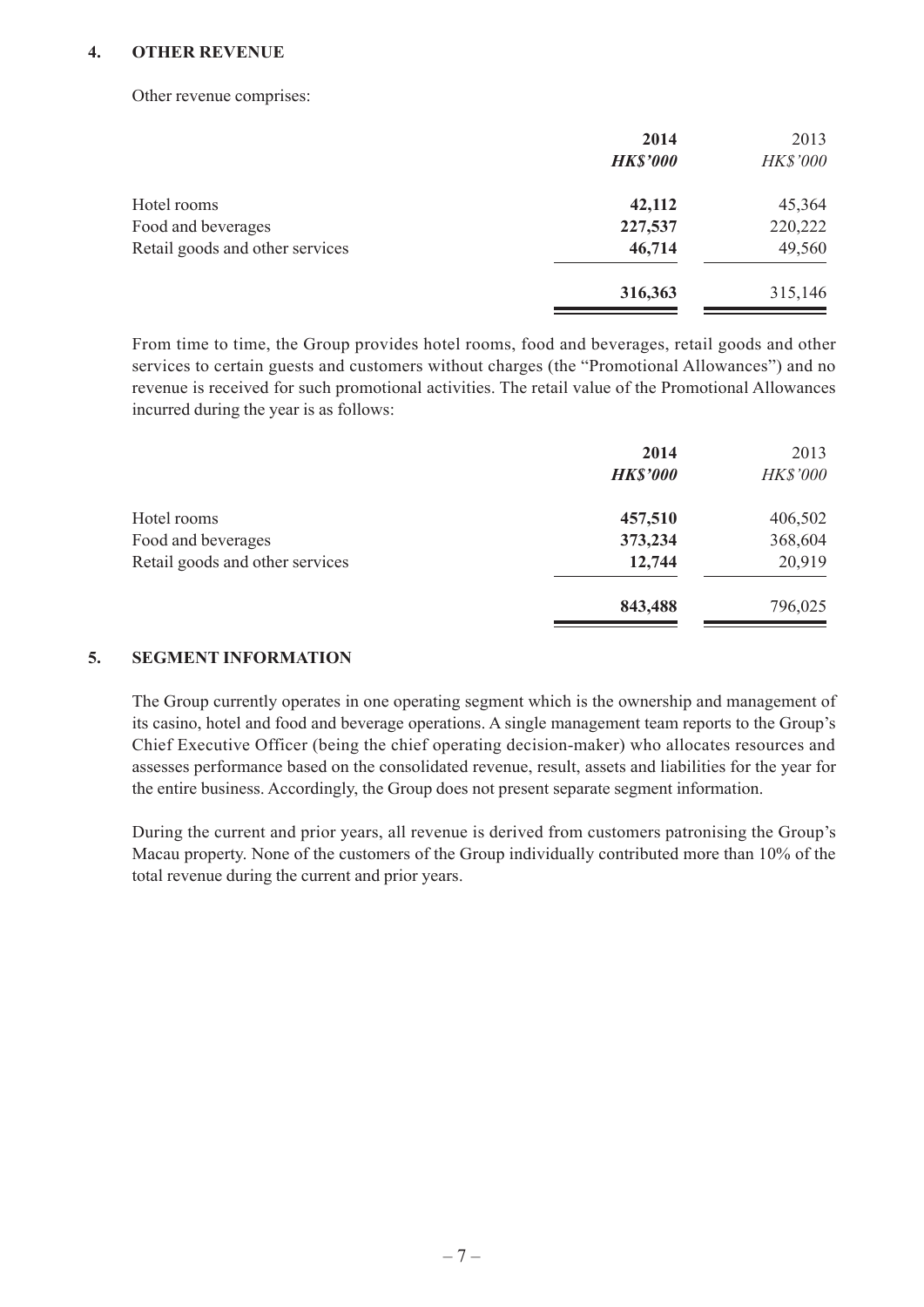# **6. OTHER EXPENSES AND LOSSES**

**8.** 

Other expenses and losses comprise:

|    |                                                                                                                   | 2014            | 2013      |
|----|-------------------------------------------------------------------------------------------------------------------|-----------------|-----------|
|    |                                                                                                                   | <b>HK\$'000</b> | HK\$'000  |
|    | Junket commission                                                                                                 | 1,798,661       | 2,160,594 |
|    | Advertising and promotion                                                                                         | 783,705         | 775,472   |
|    | License fees                                                                                                      | 335,010         | 279,302   |
|    | Utilities and fuel                                                                                                | 111,449         | 120,898   |
|    | Other support services                                                                                            | 107,398         | 71,564    |
|    | Allowance/(reversal of allowance) for doubtful debts, net                                                         | 98,232          | (55,396)  |
|    | Repairs and maintenance                                                                                           | 83,593          | 79,964    |
|    | Loss on disposal/write-off of property and                                                                        |                 |           |
|    | equipment and construction in progress                                                                            | 11,581          | 3,027     |
|    | Other                                                                                                             | 222,880         | 270,991   |
|    |                                                                                                                   | 3,552,509       | 3,706,416 |
| 7. | <b>FINANCE COSTS</b>                                                                                              |                 |           |
|    |                                                                                                                   | 2014            | 2013      |
|    |                                                                                                                   | <b>HK\$'000</b> | HK\$'000  |
|    | Interest paid/payable on:                                                                                         |                 |           |
|    | Bank borrowings wholly repayable within five years                                                                | 163,486         | 184,959   |
|    | Land use right payable wholly repayble within four years<br>Amortization of debt finance costs on bank borrowings | 28,913          | 38,497    |
|    | wholly repayable within five years                                                                                | 68,965          | 66,199    |
|    | Bank fees and charges                                                                                             | 6,914           | 6,325     |
|    | Total borrowing costs                                                                                             | 268,278         | 295,980   |
|    | Less: capitalized interest allocated to construction in<br>progress                                               | (230, 385)      | (82,077)  |
|    |                                                                                                                   |                 |           |
|    |                                                                                                                   | 37,893          | 213,903   |
| 8. | <b>TAXATION</b>                                                                                                   |                 |           |
|    |                                                                                                                   | 2014            | 2013      |
|    |                                                                                                                   | <b>HK\$'000</b> | HK\$'000  |
|    | Current taxation expense:                                                                                         |                 |           |
|    | Macau dividend withholding tax                                                                                    | (14, 951)       | (14, 951) |
|    | Hong Kong Profit Tax                                                                                              | (848)           |           |
|    |                                                                                                                   | (15,799)        | (14, 951) |
|    |                                                                                                                   |                 |           |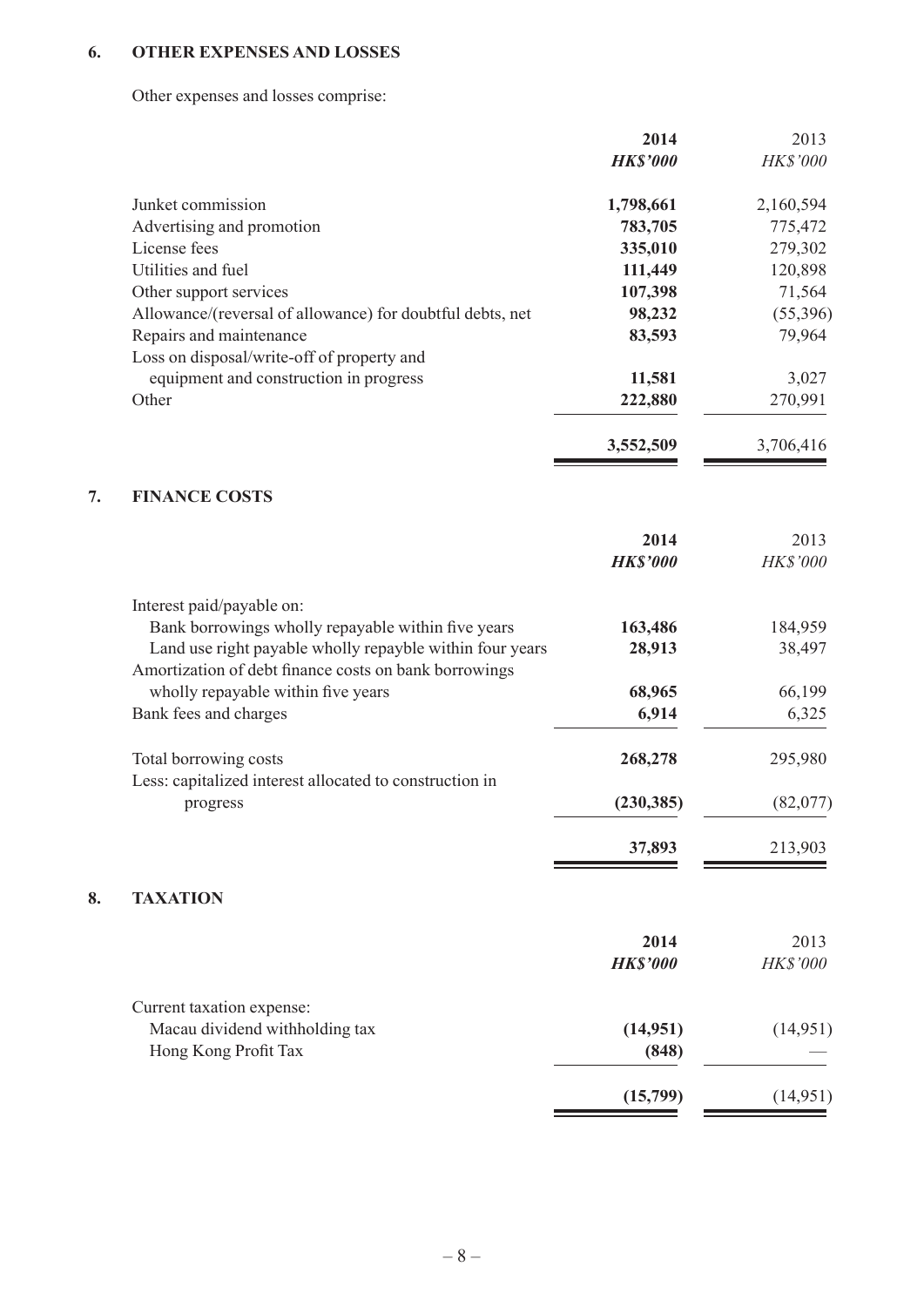Macau Complementary Tax is calculated at progressive rates up to a maximum of 12% of the estimated assessable profit for the current and prior years. Pursuant to the approval notice 267/2011 issued by the Macau Government dated September 22, 2011, MGM Grand Paradise, the Group's principal operating subsidiary, was exempted from Macau Complementary Tax for income generated from gaming operations for another 5 years from 2012 to 2016. Accordingly, no liability for Macau Complementary Tax has been recognized by the Group for the years ended December 31, 2014 and 2013.

MGM Grand Paradise's exemption from Macau Complementary Tax does not apply to dividends to be distributed by MGM Grand Paradise. On December 18, 2012, the Macau Government informed MGM Grand Paradise of the terms of an extended tax concession arrangement pursuant to which MGM Grand Paradise is required to pay a dividend withholding tax of MOP15,400,000 (equivalent to approximately HK\$14,951,000) for each of the years ended December 31, 2012 through 2016 in lieu of Macau Complementary Tax otherwise payable by the shareholders of MGM Grand Paradise on dividend distributions received by them from gaming profit.

Hong Kong Profit Tax is calculated at 16.5% of the estimated assessable profit for the current and prior years. No provision for Hong Kong Profit Tax has been recognized for year ended December 31, 2013 since the Company's subsidiary did not have estimated assessable profit after netting off available taxation losses brought forward in Hong Kong.

As at December 31, 2014, the Group has total unused tax losses (subject to agreement by the relevant tax authorities of Macau and Hong Kong) amounting to approximately HK\$3,864.8 million, of which approximately HK\$1,211.2 million, HK\$1,411.3 million and HK\$1,202.5 million arose from tax losses in Macau in the years of assessment ended December 31, 2014, 2013 and 2012 respectively (2013: total unused tax losses amounting to approximately HK\$3,594.8 million, of which approximately HK\$1,379.6 million, HK\$1,202.5 million and HK\$977.7 million arose from tax losses in Macau in the years of assessment ended December 31, 2013, 2012 and 2011 respectively). The Macau tax losses of approximately HK\$3,825.0 million in aggregate will expire in the years ended December 31, 2017, 2016 and 2015 (2013: approximately HK\$3,559.8 million Macau tax losses in aggregate will expire or had expired in the years ended December 31, 2016, 2015 and 2014). As at December 31, 2014, the Group has other unused tax losses of approximately HK\$39.8 million in Hong Kong (2013: approximately HK\$35.0 million), which may be carried forward indefinitely.

As at December 31, 2014, the Group also has a deductible temporary difference of approximately HK\$1,139.7 million (2013: approximately HK\$1,025.5 million) arising from pre-opening expenses and decelerated tax depreciation.

No deferred tax assets have been recognized as it may not be probable that taxable profits will be available against which unutilized tax losses and deductible temporary differences can be utilized.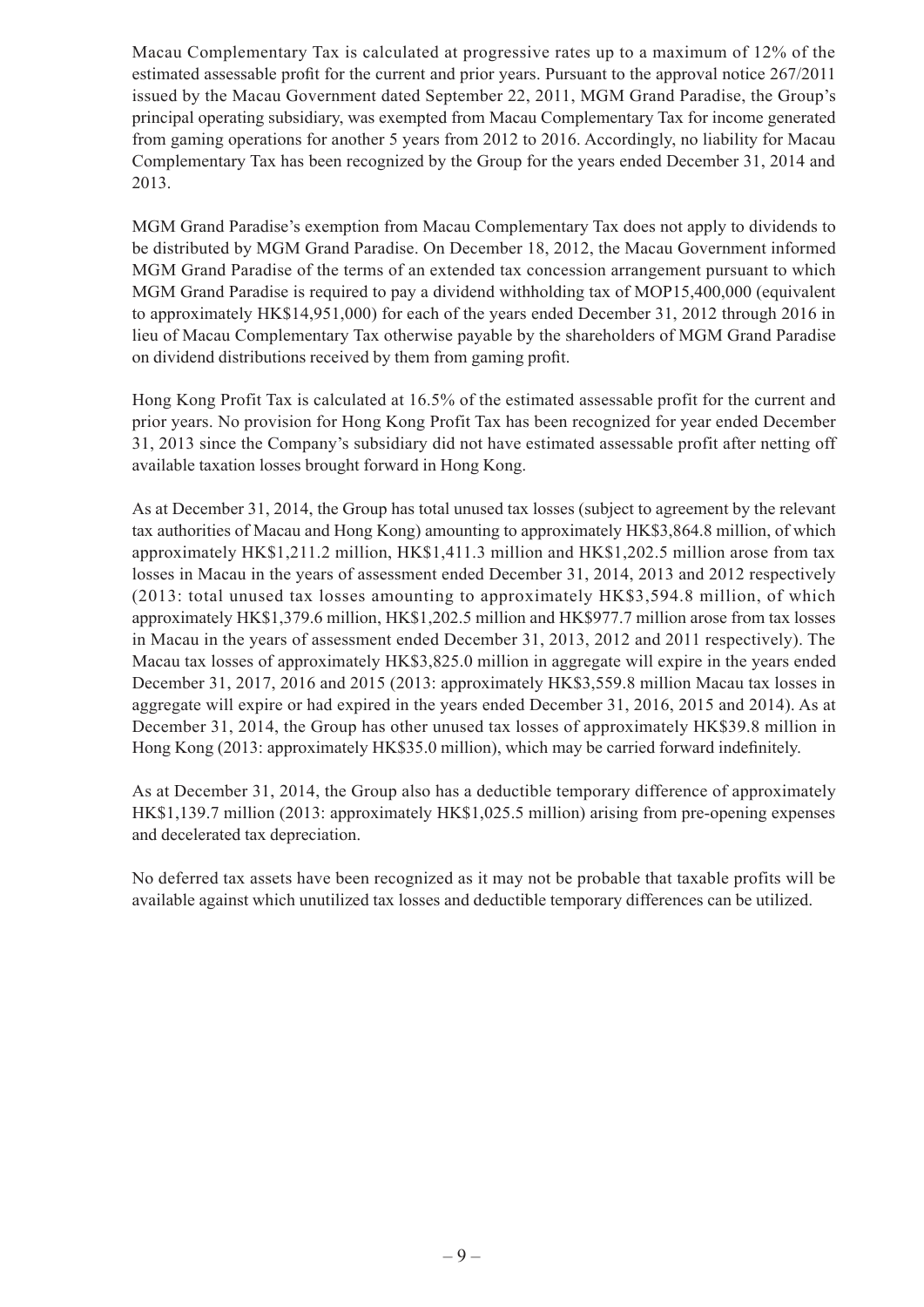#### **9. DIVIDENDS**

On February 20, 2013, a special dividend of HK\$1.02 per Share, amounting to approximately HK\$3,873.8 million in aggregate was declared by the Directors of the Company. This dividend was paid to Shareholders on March 18, 2013.

On August 6, 2013, an interim dividend of HK\$0.23 per Share, amounting to approximately HK\$874.0 million in aggregate was declared by the Directors of the Company. This dividend was paid to Shareholders on September 2, 2013.

On February 19, 2014, a special dividend of HK\$1.02 per Share, amounting to approximately HK\$3,876.1 million in aggregate was declared by the Directors of the Company. This dividend was paid to Shareholders on March 17, 2014.

On May 12, 2014, a final dividend of HK\$0.26 per Share, amounting to approximately HK\$988.0 million in aggregate for the year ended December 31, 2013 was approved by the Shareholders of the Company. This dividend was paid to Shareholders on June 3, 2014.

On August 5, 2014, an interim dividend of HK\$0.28 per Share, amounting to approximately HK\$1,064.0 million in aggregate was declared by the Directors of the Company. This dividend was paid to Shareholders on September 1, 2014.

On February 17, 2015, a special dividend of HK\$0.816 per Share, amounting to approximately HK\$3,100.8 million in aggregate, was declared by the Directors of the Company, and a final dividend of HK\$0.245 per Share, amounting to approximately HK\$931.0 million in aggregate for the year ended December 31, 2014, has been recommended by the Directors of the Company and is subject to approval by the Shareholders of the Company in the forthcoming annual general meeting.

#### **10. EARNINGS PER SHARE**

The calculation of the basic earnings per Share for the years ended December 31, 2014 and 2013 is based on the consolidated profit attributable to owners of the Company and on the weighted average number of Shares in issue during the year.

The calculation of diluted earnings per Share for the years ended December 31, 2014 and 2013 is based on the consolidated profit attributable to owners of the Company and on the weighted average number of Shares, including the weighted average number of Shares in issue during the year plus the potential Shares arising from assumed exercise of share options.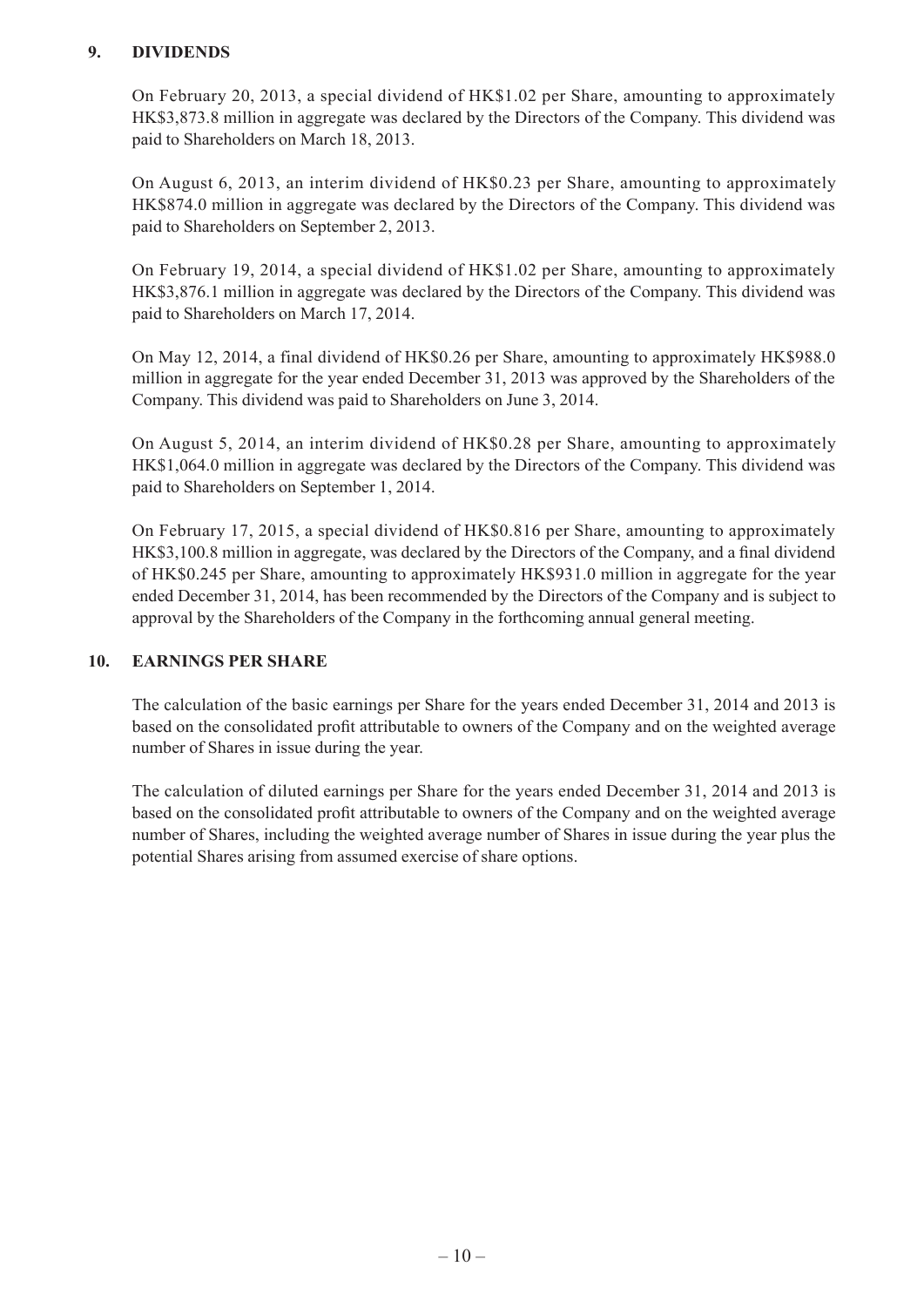The calculation of basic and diluted earnings per Share is based on the following:

|     |                                                           | 2014<br><b>HK\$'000</b> | 2013<br><b>HK\$'000</b> |
|-----|-----------------------------------------------------------|-------------------------|-------------------------|
|     | <b>Profit</b>                                             |                         |                         |
|     | Profit for the year attributable to owners of the Company |                         |                         |
|     | for the purposes of basic and diluted earnings per Share  | 5,706,943               | 5,333,528               |
|     | Weighted average number of shares                         |                         |                         |
|     | Weighted average number of Shares for the purpose of      |                         |                         |
|     | basic earnings per Share ('000)                           | 3,800,087               | 3,800,107               |
|     | Number of dilutive potential Shares arising from exercise |                         |                         |
|     | of share options ('000)                                   | 5,868                   | 4,338                   |
|     | Weighted average number of Shares for the purpose of      |                         |                         |
|     | diluted earnings per Share ('000)                         | 3,805,955               | 3,804,445               |
|     | Earnings per Share — basic and diluted                    | <b>HK\$1.50</b>         | HK\$1.40                |
| 11. | <b>TRADE RECEIVABLES</b>                                  |                         |                         |
|     |                                                           | 2014                    | 2013                    |
|     |                                                           | <b>HK\$'000</b>         | HK\$'000                |
|     | Trade receivables                                         | 532,343                 | 610,974                 |
|     | Less: Allowance for doubtful debts                        | (104, 770)              | (33,730)                |
|     |                                                           | 427,573                 | 577,244                 |

The Group grants unsecured credit lines, drawn by way of non-negotiable chips, to gaming promoters based on pre-approved credit limits. The Group also issues markers and credit to approved casino customers ("VIP gaming customers") and provides credit to hotel customers following background checks and investigations of creditworthiness. The Group allows a credit period up to 30 days on issuance of markers to gaming promoters and VIP gaming customers and an average of 30 days to hotel customers. Trade receivables are unsecured and non-interest bearing. The carrying amount of the trade receivables approximates their fair value.

The following is an analysis of trade receivables, net of allowance for doubtful debts, by age presented based on marker issuance date or invoice date:

|                 | 2014<br><b>HK\$'000</b> | 2013<br><b>HK\$'000</b> |
|-----------------|-------------------------|-------------------------|
| Within 30 days  | 259,406                 | 514,732                 |
| $31 - 60$ days  | 94,929                  | 33,753                  |
| $61 - 90$ days  | 27,156                  | 28,732                  |
| $91 - 120$ days | 46,082                  | 27                      |
|                 | 427,573                 | 577,244                 |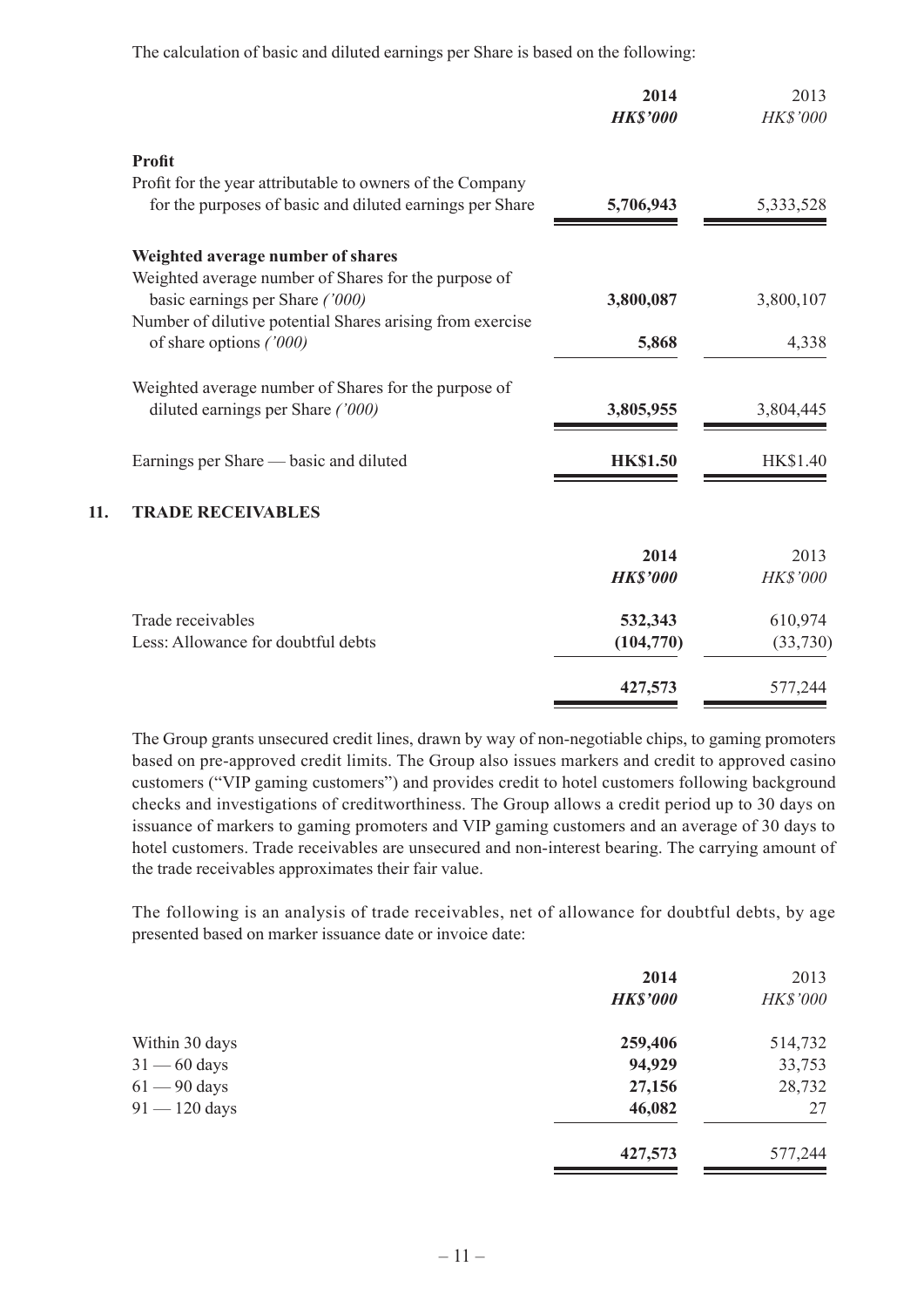The Group assesses the recoverability of trade receivables on an individual basis. Allowance for doubtful debts are recognized against trade receivables based on estimated recoverable amounts taking into account past default experience of the individual counterparty and an ongoing assessment of the counterparty's current financial position. The Group usually recognizes full allowance against receivables due from casino customers that are long overdue without subsequent settlement because historical experience has been that receivables with prolonged outstanding balances are generally irrecoverable. Trade receivables from hotel customers are not significant at the end of the reporting period.

Movement in the allowance for doubtful debts during the year, which is substantially all related to casino customers, is as follows:

| 2014            | 2013            |
|-----------------|-----------------|
| <b>HK\$'000</b> | <b>HK\$'000</b> |
| 33,730          | 107,133         |
| 117,824         | 34,162          |
| (19,592)        | (89, 558)       |
| (27, 192)       | (18,007)        |
| 104,770         | 33,730          |
|                 |                 |

In determining the recoverability of trade receivables, the Group considers any change in credit quality of the relevant counterparties from the date credit was initially granted up to the end of the reporting period. The Group has a concentration of credit risk with a small number of gaming promoters, all of which are domiciled in Macau.

The impairment losses recognized during the years ended December 31, 2014 and 2013 are attributable to casino debtors who defaulted in repayment of their debts and/or their creditworthiness has deteriorated.

#### **12. PAYABLES AND ACCRUED CHARGES**

|                                                | 2014<br><b>HK\$'000</b> | 2013<br><b>HK\$'000</b> |
|------------------------------------------------|-------------------------|-------------------------|
| Outstanding chips liabilities                  | 1,718,108               | 2,555,951               |
| Special gaming tax and special levies payables | 970,677                 | 1,316,136               |
| Other casino liabilities                       | 874,988                 | 1,214,224               |
| Accrued construction and renovation costs      | 796,872                 | 552,002                 |
| Deposits and advances                          | 360,008                 | 355,593                 |
| Accrued staff costs                            | 359,231                 | 336,619                 |
| Other payables and accrued charges             | 295,502                 | 306,015                 |
| Construction payables                          | 115,392                 | 14,294                  |
| Trade payables                                 | 90,480                  | 70,358                  |
|                                                | 5,581,258               | 6,721,192               |
| Current                                        | 5,579,218               | 6,721,192               |
| Non-current                                    | 2,040                   |                         |
|                                                | 5,581,258               | 6,721,192               |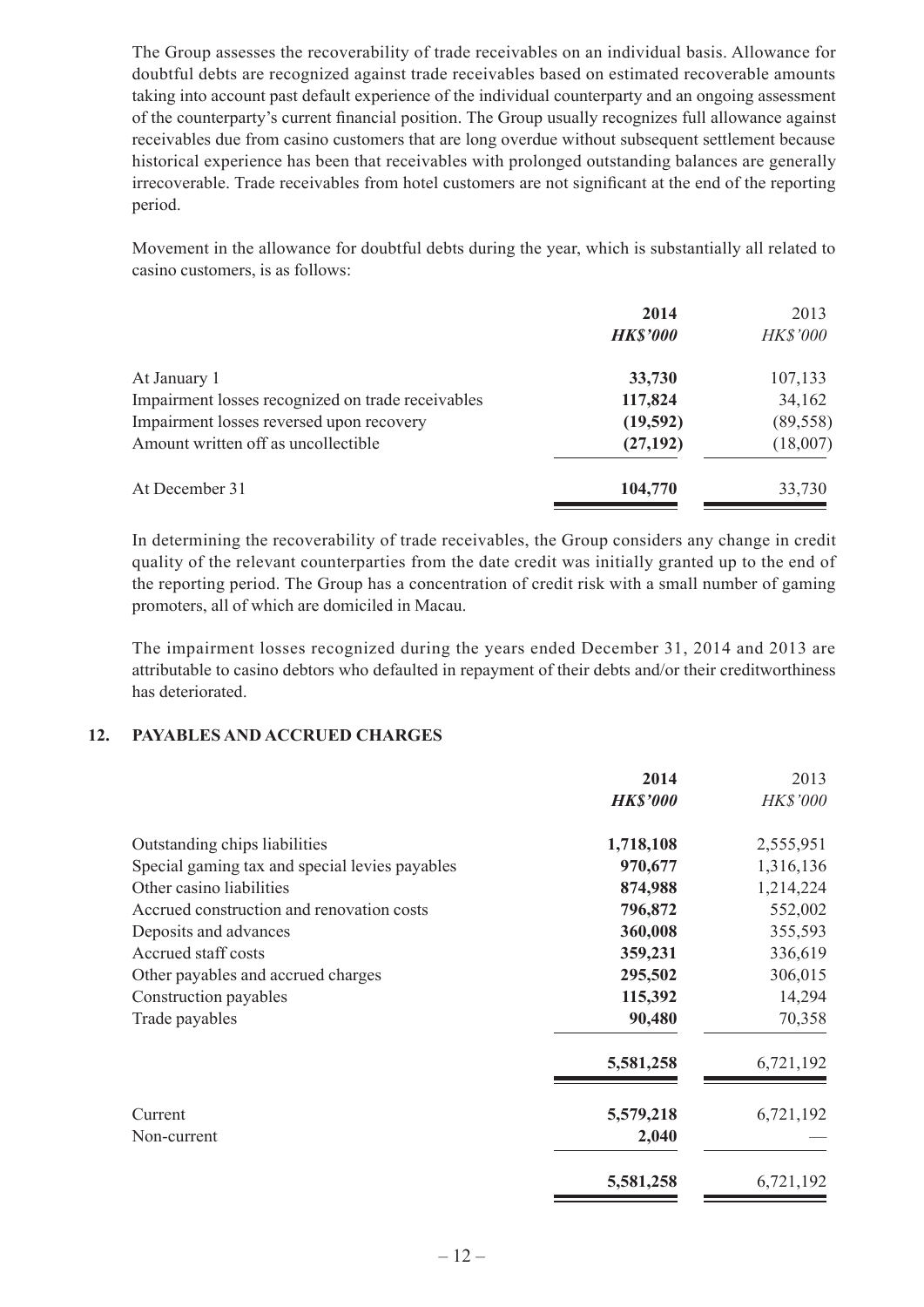The following is an analysis of trade payables by age based on the invoice date:

|                 | 2014            | 2013     |
|-----------------|-----------------|----------|
|                 | <b>HK\$'000</b> | HK\$'000 |
| Within 30 days  | 55,182          | 47,985   |
| $31 - 60$ days  | 26,809          | 18,165   |
| $61 - 90$ days  | 3,202           | 1,005    |
| $91 - 120$ days | 3,840           | 2,479    |
| Over 120 days   | 1,447           | 724      |
|                 | 90,480          | 70,358   |

The average credit period on purchases of goods is one month.

#### **13. BANK BORROWINGS**

|                                                   | 2014<br><b>HK\$'000</b> | 2013<br>HK\$'000 |
|---------------------------------------------------|-------------------------|------------------|
| Bank borrowings represent:                        |                         |                  |
| Secured term loan facility                        | 4,290,000               | 4,290,000        |
| Less: Debt finance costs                          | (171, 818)              | (240, 783)       |
|                                                   | 4,118,182               | 4,049,217        |
| Bank borrowings are repayable as follows:         |                         |                  |
| On demand or within one year                      |                         |                  |
| More than one year, but not exceeding two years   | 1,072,500               |                  |
| More than two years, but not exceeding five years | 3,217,500               | 4,290,000        |
|                                                   | 4,290,000               | 4,290,000        |
| Less: Debt finance costs                          | (171, 818)              | (240, 783)       |
|                                                   | 4,118,182               | 4,049,217        |
| Current                                           |                         |                  |
| Non-current                                       | 4,118,182               | 4,049,217        |
|                                                   | 4,118,182               | 4,049,217        |

The credit facilities obtained by the Group comprise a HK\$4,290 million term loan facility and a HK\$11,310 million revolving credit facility. These facilities bear interest for the first six months from the effective date of the credit facilities at the Hong Kong Interbank Offered Rate ("HIBOR") plus a fixed margin of 2.5% per annum and thereafter at a variable margin ranging from 1.75% to 2.5% per annum based on the Group's leverage ratio. As at December 31, 2014, the interest rate under the credit facilities was HIBOR plus 1.75% per annum (2013: HIBOR plus 1.75% per annum). The effective interest rate on the Group's borrowings for the year ended December 31, 2014 was 5.36% (2013: 4.71%). The term loan facility is repayable on a quarterly basis commencing in July 2016 and will be fully repaid in October 2017 whereas each drawdown under the revolving credit facility is to repaid in full on the last date of the respective term but no later than October 2017. No amounts were drawn under the revolving credit facility as at December 31, 2014 and 2013.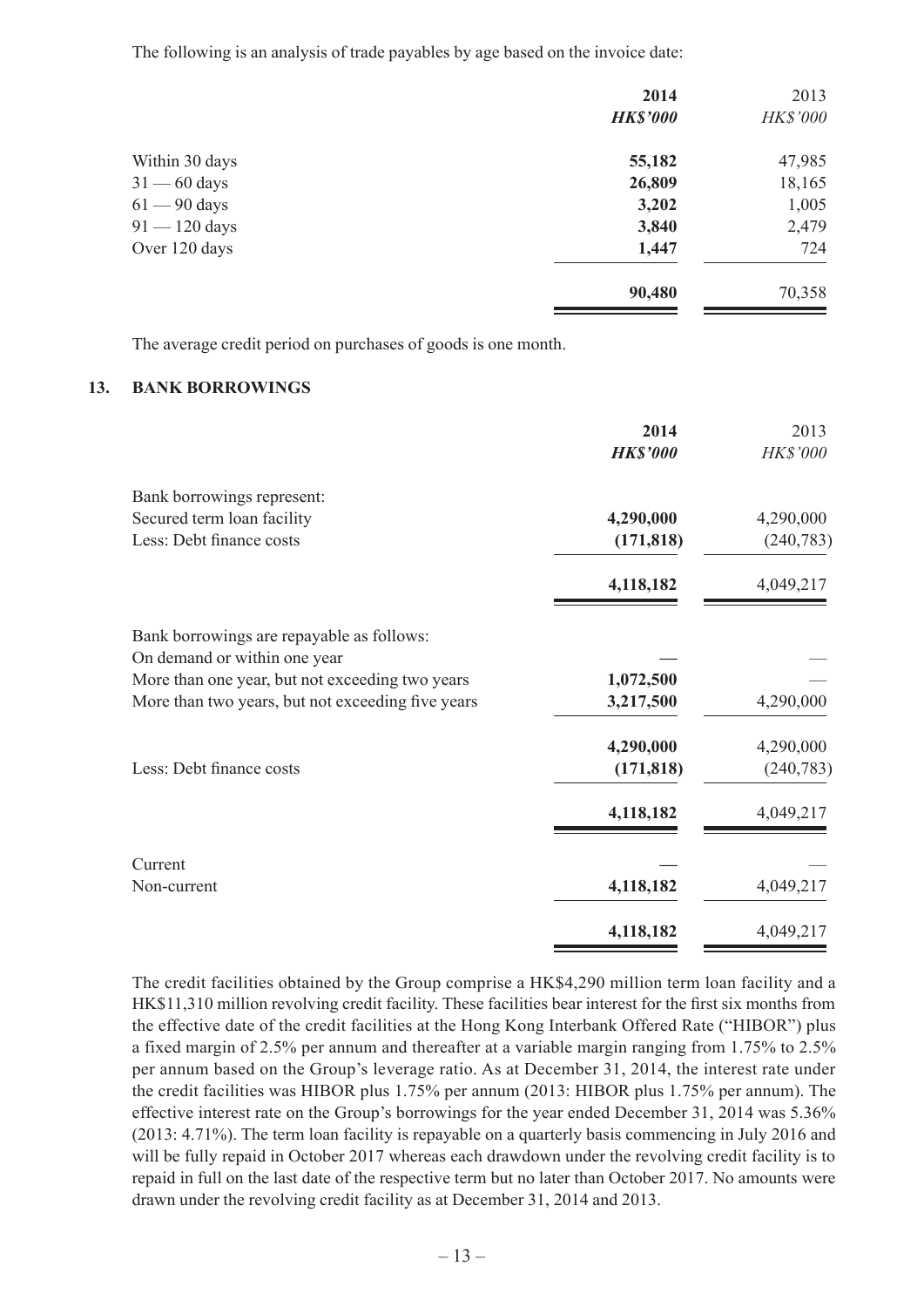The credit facilities are secured by a charge over the shares of MGM Grand Paradise and some of its subsidiaries as well as most of the assets, including but not limited to property and equipment, land use right premium and bank balances and cash of the Group.

#### **14. RELATED PARTY TRANSACTIONS**

Details of transactions between the Group and other related parties are disclosed below.

- (a)(i) Amounts due from related companies represent balances with fellow subsidiaries. The amounts are unsecured, non-interest bearing and repayable on demand.
- (a)(ii) Amounts due to related companies represent balances with companies in which one of the Directors of the Company has non-controlling beneficial interests amounting to HK\$13.2 million (2013: HK\$6.3 million), and ultimate holding company of the Company amounting to HK\$4.2 million (2013: HK\$6.6 million). The amounts are unsecured, non-interest bearing and repayable on demand.

Aging of amounts due to related companies in respect of trade balance:

|                | 2014            | 2013            |
|----------------|-----------------|-----------------|
|                | <b>HK\$'000</b> | <b>HK\$'000</b> |
| Within 30 days | 12,609          | 10,166          |
| $31 - 60$ days | 4,753           | 2,713           |
| $61 - 90$ days | 52              |                 |
|                | 17,414          | 12,879          |

(b) The Group had the following significant transactions with related companies during the year:

| <b>Related parties</b>                                       | <b>Type of transaction</b>                             | 2014<br><b>HK\$'000</b> | 2013<br><b>HK\$'000</b> |
|--------------------------------------------------------------|--------------------------------------------------------|-------------------------|-------------------------|
| Companies in which<br>one of the Directors<br>of the Company | Rental of premises<br>Travelling and<br>accommodation, | 3,427                   | 3,204                   |
| has non-controlling<br>beneficial interests                  | net of discounts                                       | 186,292                 | 149,812                 |
| Ultimate holding                                             | Marketing referral fees                                | 22,233                  | 17,908                  |
| company                                                      | Marketing referral income                              | (1,153)                 | (827)                   |
| Company                                                      | Developers' fees capitalized                           | 80,542                  | 118,030                 |
| jointly-owned by<br>Shareholders                             | License fee                                            | 335,010                 | 279,302                 |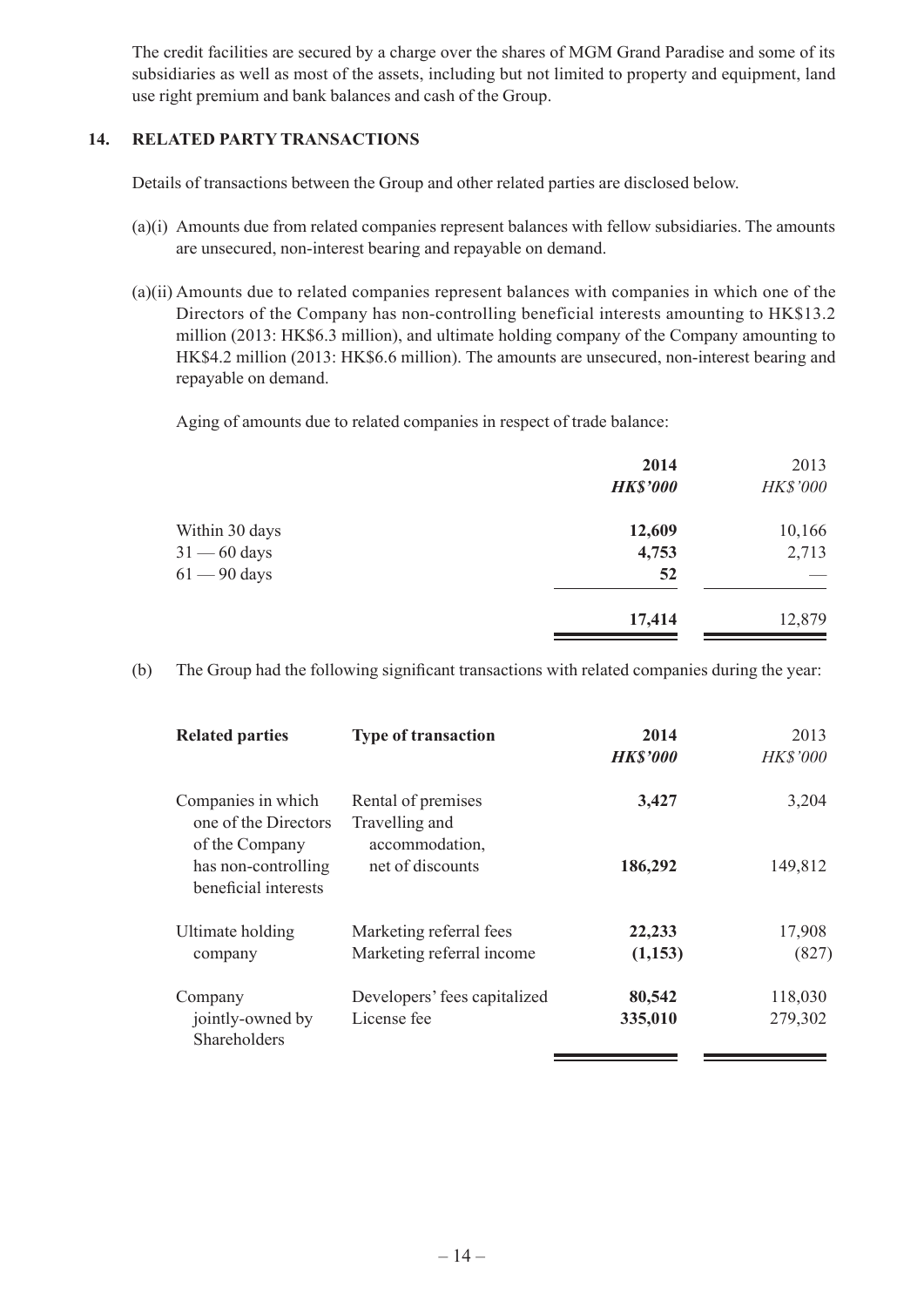The Group has been granted the use of certain trademarks owned by MGM Resorts International and its subsidiaries at no charge. Pursuant to the Branding Agreement entered into between the Company, MGM Grand Paradise, MGM Branding and Development Holdings, Ltd., MGM Resorts International, MGM Resorts International Holdings, Ltd. and New Corporate Enterprises Limited on May 17, 2011, the Group has been granted the use of certain trademarks owned by MGM Resorts International and its subsidiaries for a fee. Such Branding Agreement is effective from June 3, 2011 and will expire on March 31, 2020, which is also the expiry date of the Group's Sub-Concession Contract. Pursuant to the terms of the Branding Agreement, the Group is required to pay an annual license fee calculated on a basis equal to 1.75% of its consolidated monthly revenue (as determined in accordance with IFRS) which is subject to an annual cap. For the year ended December 31, 2014, the annual cap was US\$43.2 million (equivalent to approximately HK\$335.0 million) and for the year ended December 31, 2013, the annual cap was US\$36 million (equivalent to approximately HK\$279 million). The annual cap increases by 20% per annum for each financial year during the term of the Branding Agreement. During the year ended December 31, 2014, a total license fee of HK\$335.0 million (2013: HK\$279.3 million) was recognized in profit or loss.

In addition, from time to time, the Group and certain entities in which one of the Directors of the Company has non-controlling beneficial interests, and certain fellow subsidiaries of the Company collect and/or make payment on behalf of each other at no service charge.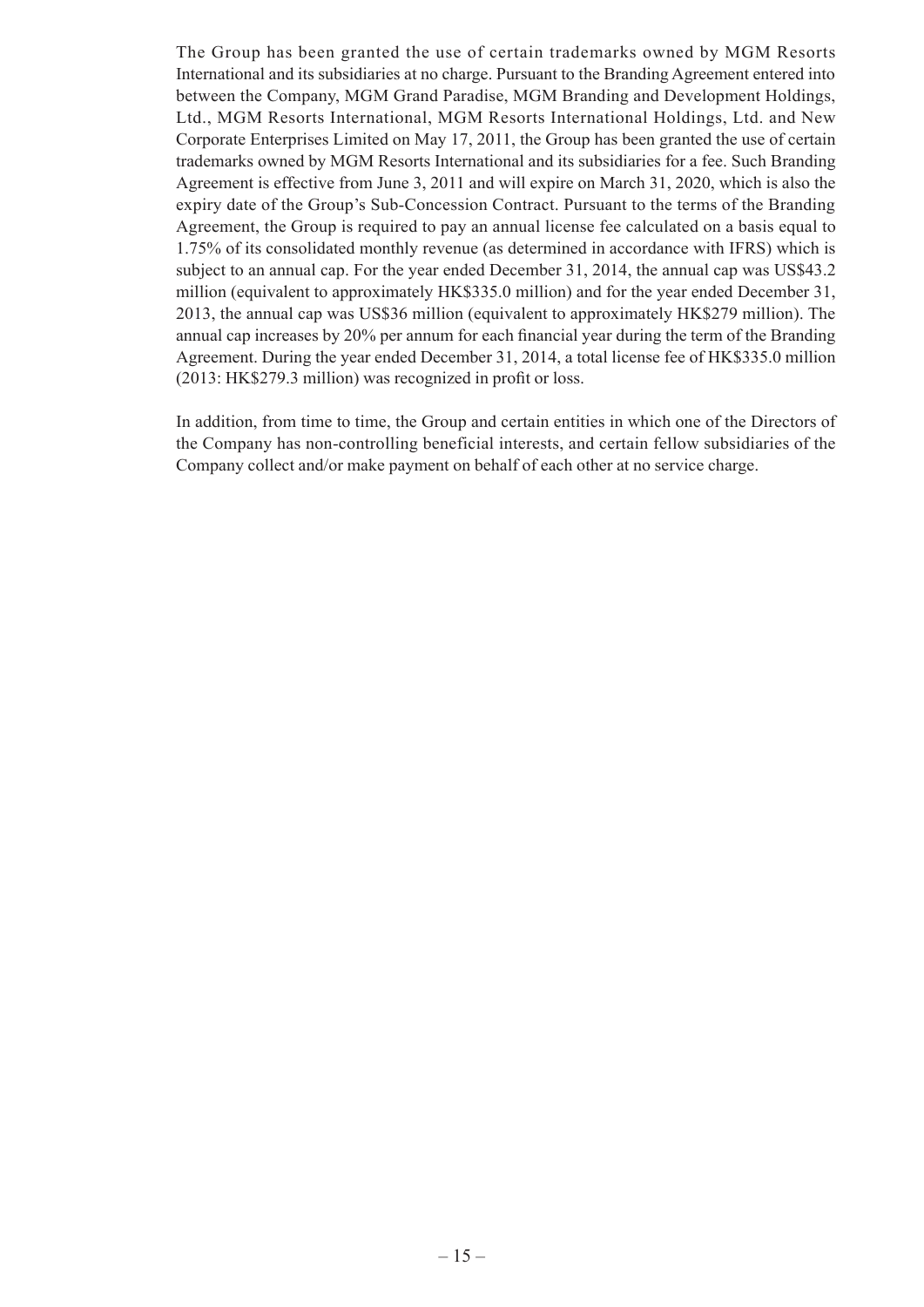#### **MANAGEMENT DISCUSSION AND ANALYSIS**

#### **BUSINESS OVERVIEW**

MGM MACAU opened in December 2007 and has a casino floor area of approximately 25,459 square meters, with 1,197 slot machines, 427 gaming tables and multiple VIP and private gaming areas. The hotel comprises a 35-storey tower with 582 deluxe rooms, including 468 standard guest rooms, 99 luxury suites and 15 private luxury villas. In addition, the resort offers luxurious amenities, including 8 diverse restaurants and bars, world-class pool and spa facilities, and approximately 1,600 square meters of convertible convention space. The resort's focal point is the signature Grande Praça and features Portuguese-inspired architecture, dramatic landscapes and a glass ceiling rising 25 meters above the floor of the resort. Our property is directly connected to the One Central complex, which features many of the world's leading luxury retailers and includes Mandarin Oriental Hotel and serviced apartments.

Significant changes occurred in the Macau gaming market during the year especially related to policy initiatives introduced by the governments of Macau and China. These changes are discussed below and, together with increased competition, created a challenging business environment, especially in the second half of the 2014 financial year. The Group responded to the changing business environment by managing its customer segments, focusing on gaming floor yields and containing costs. Adjusted EBITDA and profit attributable to owners of the Company increased by 4.7% and 7.0% to HK\$6,662.9 million and HK\$5,706.9 million, respectively, despite a slight decrease in 2014 revenue by 1.1% to HK\$25,454.3 million compared to the prior year.

#### *Cotai Development*

Construction continued during 2014 of MGM COTAI, an integrated casino, hotel and entertainment complex on the Cotai Land. When completed, our new property will provide a truly unique MGM experience with about 1,500 hotel rooms, 500 gaming tables and approximately 1,500 slot machines. Construction works are progressing as planned with the basement nearing completion; focus has been given to podium, tower and external works; structural steel and mechanical, electrical and plumbing works are well advanced; and internal design plans are being refined. We have passed through the major structural concrete transfer at level 14 of both the North and South Towers and are quickly approaching level 16 as our next floor installation. We will be commencing facade installation in late March 2015. Our spectacle roof steel is progressing well in fabrication with initial installation on site planned in March 2015. The Group remains on schedule for the planned opening of MGM COTAI in 2016. The expected total development cost is approximately HK\$23 billion, excluding land costs and capitalized interest.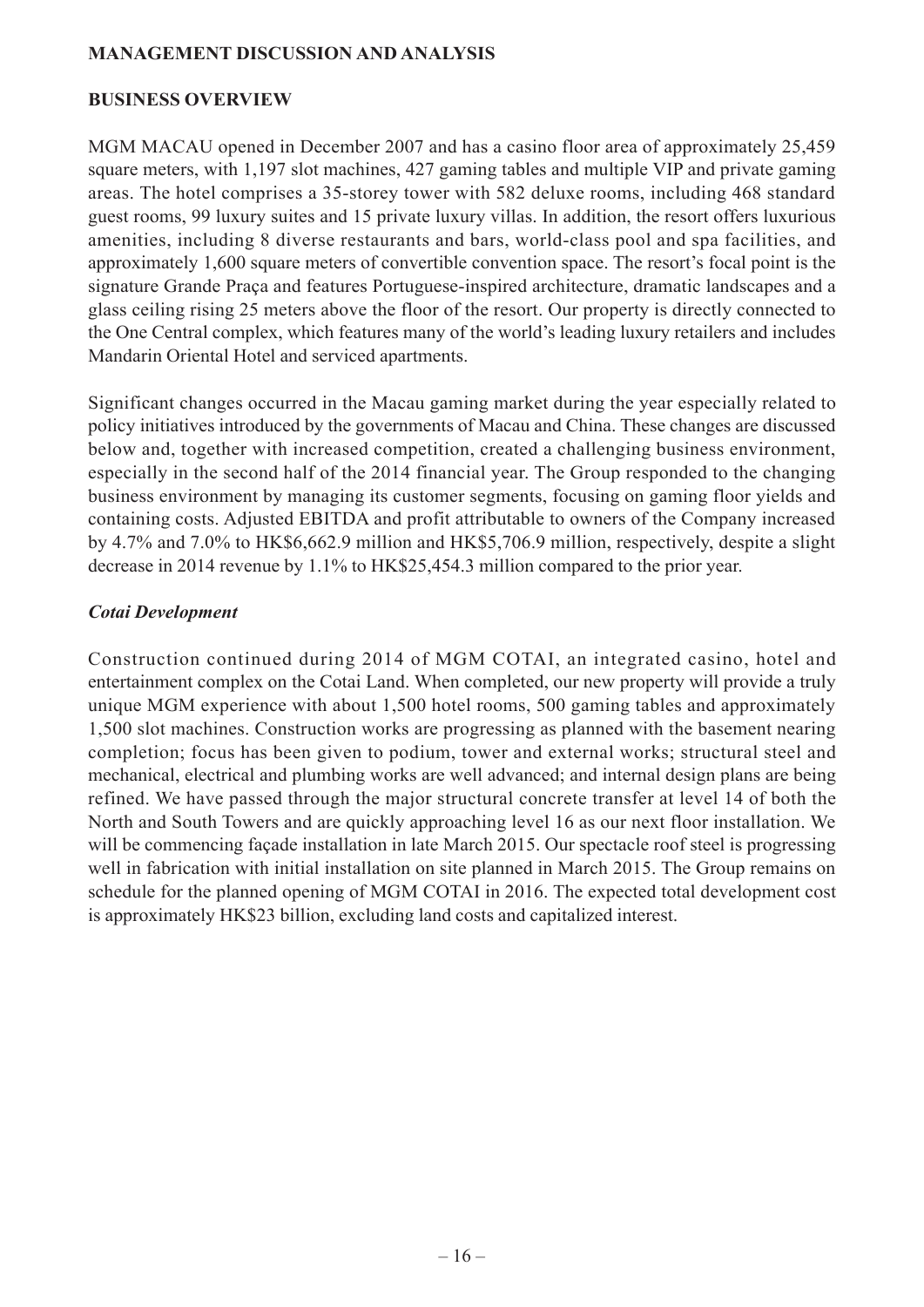### **Macau's Gaming and Tourism Markets**

Propelled by the solid economic development in China, the Macau gaming market had enjoyed strong growth since 2010. 2014 was a challenging year for the Macau gaming market as a consequence of changes in Macau Government policies including introduction of smoking restrictions, and shorter duration of stay for mainland travelers entering Macau using transit visas, coupled with slower economic growth in China and certain political initiatives introduced by the China Government. These factors resulted in a decrease in total casino gross win in the Macau market by 2.6% to approximately HK\$341.3 billion in 2014. Not all segments of the gaming market were adversely impacted by these changed circumstances. Whilst casino gross win for VIP gaming operations was down 11.8% in 2014 to approximately HK\$203.8 billion, casino gross win for the mass gaming operations achieved a growth rate of 17.8% in 2014 to approximately HK\$123.5 billion.

The Statistics and Census Service of the Macau Government reported that visitor arrivals reached 31.5 million in 2014 compared to 29.3 million in 2013, an increase of 7.5%. Gaming customers travel to Macau typically from nearby regions in Asia including mainland China, Hong Kong, Taiwan, South Korea and Japan. Approximately 90.8% of visitors to Macau in 2014 were from mainland China, Hong Kong and Taiwan. Visitors from mainland China increased 14.1% from the prior year and reached 21.3 million in 2014.

Despite the downward trend in overall Macau gaming revenues during the year, we are optimistic about the long-term prospect of the market due to a combination of factors. These factors include infrastructure improvements such as the expanded Gongbei border gate capacity, completion of the inter-city train from Guangzhou to the Gongbei border gate, and other initiatives that are expected to facilitate more convenient travel to and within Macau; the efforts and investments made by gaming concessionaires to solidify Macau as a destination market with superior and diverse integrated resort products; and the continuous focus on table yield management across the markets.

# **Competition**

Currently, there are six gaming concessionaires in Macau, each of which have commenced casino operating activities and have expansion plans announced or underway. As at December 31, 2014, there were 35 casinos in Macau. Despite market share migration from Macau Peninsula to Cotai, we were able to maintain our overall market share at 9.7%. Our market share in Macau Peninsula reached 18.7% in 2014 compared to 18.1% in 2013. We expect competition in the Macau market to continue to increase in the future as more capacity is brought on line.

Our competition is not limited to the Macau market. We compete with similar business establishments in other parts of Asia as well as elsewhere in the world including, but not limited to, integrated resorts in Singapore, Philippines and Las Vegas.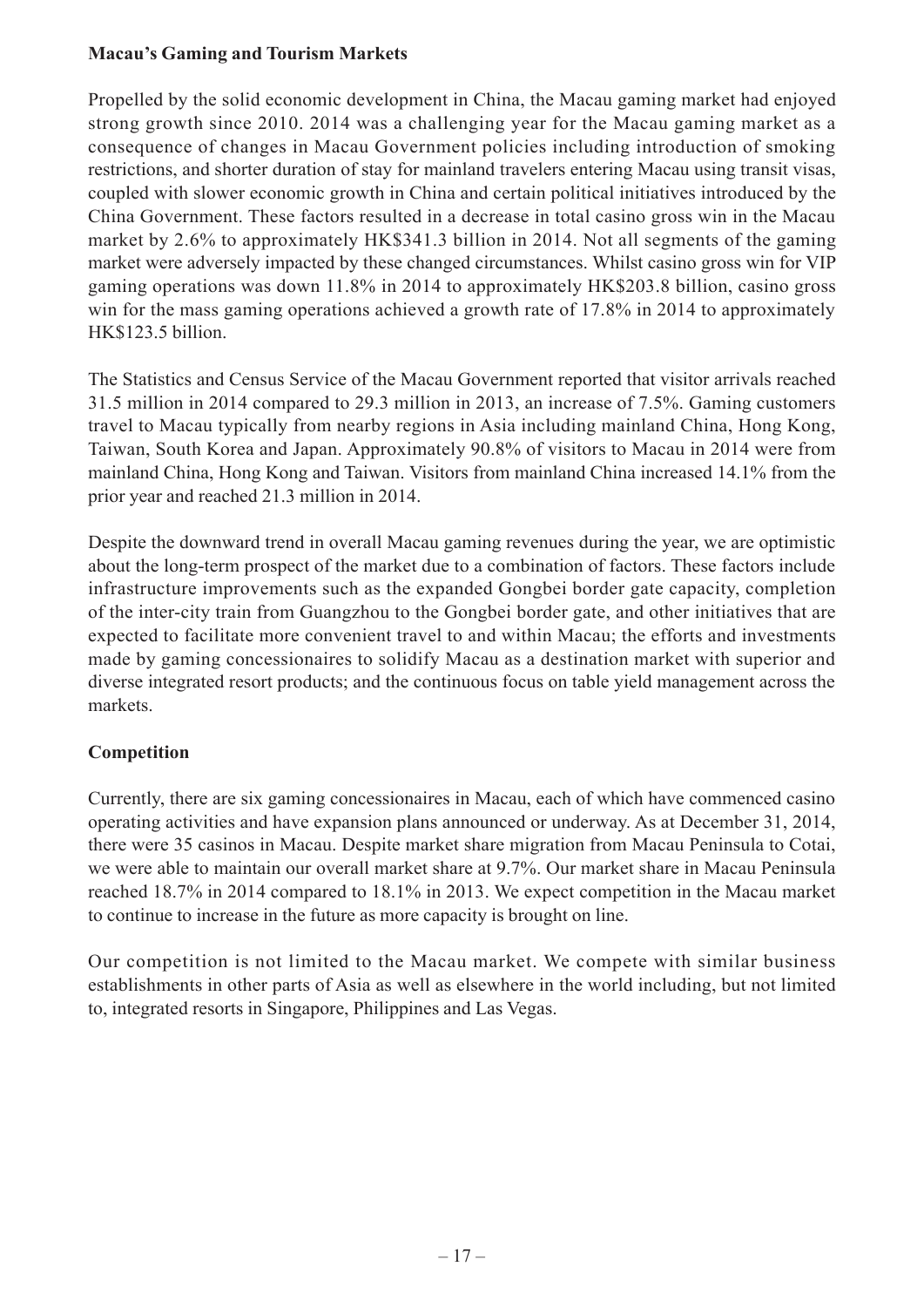# **Our Competitive Strength and Operating Strategies**

Our competitive strength lies principally in our high-end product and service offerings, our ability to segment and conduct targeted marketing to various customer groups through our Golden Lion Club customer relationship program, our strong partnership with gaming promoters, and our very effective strategy execution by the operation team.

Our strategy is to grow our business and earnings by continuously improving customer experience, employee engagement and operational efficiency. We continue to expand and refurbish key gaming areas in our property to provide our high value customers and gaming operators with a first-class facility that embodies luxury, intimacy and inspiration. We also introduce new innovative gaming products to enhance customer experience, and develop technologies to enhance our analytical capability for operations and marketing to help us deliver much more personal and precision marketing efforts. We manage our gaming mix by continuously evaluating table yield, focusing on measuring the number of table open hours in relation to business volume, evaluating the table limits, reallocation of tables while also complying with the Macau Government policy such as the non-smoking regulation, to maximize our table utilization and profitability. We also improve our customer experiences by enhancing our hotel, food and beverage offerings. In addition, we provide regular professional and service training to our employees with the goal of building a culture of execution excellence. The investment we made in our products and our employees was an indispensable factor that allowed us to achieve the continuous growth particularly in our main floor gaming operations during the year. In the coming years, we will introduce our market leading resort life-style curator program, M life, as a vehicle to expand the reach of our current player club, Golden Lion Club, and increase our brand awareness and customer loyalty from our key feeder markets.

# **Operational Efficiency**

In face of increased competition and the challenging market conditions experienced in 2014, we have adopted strategies to protect and grow our earnings by focusing on customer experience, employee engagement and operating efficiency. We have introduced key performance indicators ("KPI") to various operations within our business. Decisions on hiring, scheduling and staffing are made in accordance to KPI which are linked to our business volume and target productivity. We will continue to provide professional and service training to our employees to implement continuous improvement processes and to seek more efficiency opportunities. We are also investing in technologies to enhance our analytical capability for operations and marketing in order to further enhance our overall efficiency.

### **Segment Information**

The Group currently operates in one operating segment which is the ownership and management of its casino, hotel and food and beverage operations. A single management team reports to the Group's Chief Executive Officer (being the chief operating decision-maker) who allocates resources and assesses performance based on the consolidated revenue, result, assets and liabilities for the period prepared under IFRSs for the entire business. Accordingly, the Group does not present separate segment information.

During the current and prior years, all revenue was derived from customers patronising the Group's Macau property. None of the customers of the Group individually contributed more than 10% of the total revenue during the current and prior years.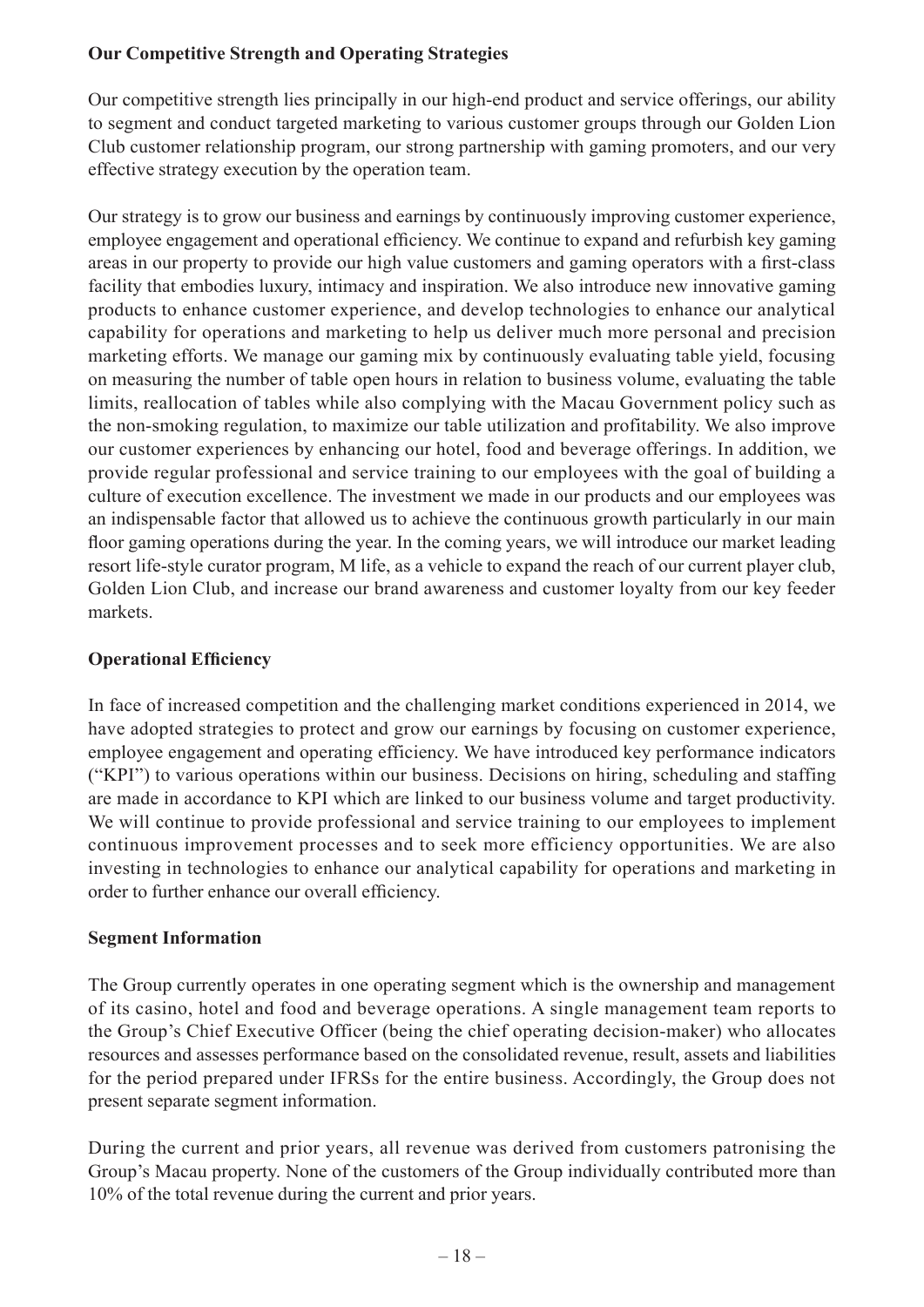#### **DISCUSSION OF RESULTS OF OPERATIONS**

#### **Financial results for the year ended December 31, 2014 compared to financial results for the year ended December 31, 2013**

#### **Summary Statistics**

|                                                       | For the year ended |                 |
|-------------------------------------------------------|--------------------|-----------------|
|                                                       | December 31,       |                 |
| (in thousands, except for number of gaming tables and | 2014               | 2013            |
| slot machines, percentage, and REVPAR)                | <b>HK\$'000</b>    | <b>HK\$'000</b> |
|                                                       | (unaudited)        | (unaudited)     |
| Number of VIP gaming tables                           | 216                | 233             |
| VIP table games turnover                              | 771,690,352        | 894,592,686     |
| VIP gross table games win                             | 21,372,592         | 25, 243, 772    |
| VIP table games win percentage                        | $2.8\%$            | 2.8%            |
| Average daily gross win per VIP gaming table          | 271.3              | 296.8           |
| Number of main floor gaming tables                    | 207                | 189             |
| Main floor table games drop $(1)$                     | 36,188,772         | 30,732,606      |
| Main floor gross table games win                      | 9,528,227          | 7,118,699       |
| Adjusted main floor table games win percentage        | 26.3%              | 23.2%           |
| Average daily gross win per main floor gaming table   | 126.4              | 103.3           |
| Number of slot machines                               | 1,197              | 1,368           |
| Slot machine handle                                   | 45,885,173         | 44,409,964      |
| Slot machine gross win                                | 2,032,474          | 2,262,939       |
| Slot hold percentage                                  | 4.4%               | 5.1%            |
| Average daily win per slot                            | 4.7                | 4.5             |
| Commission and discounts                              | (7,872,693)        | (9,254,411)     |
| Room occupancy rate                                   | 98.7%              | 98.3%           |
| REVPAR <sup>(2)</sup>                                 | 2,302              | 2,078           |

*Notes:*

- (1) Main floor table games drop includes estimated cash chips purchased at the casino cage. Main floor table games wagers are conducted by the use of cash chips. In addition to purchasing cash chips at gaming tables, main floor customers may also purchase cash chips at the casino cage. As a result of increased cash chips purchased at the casino cage, we now adjust main floor table games drop to include such purchases in order to more meaningfully reflect main floor table games volume and win percentage.
- (2) Revenue per available room, expressed in Hong Kong dollars, arrived after inclusion of services provided for hotel rooms to certain customers and guests without charges.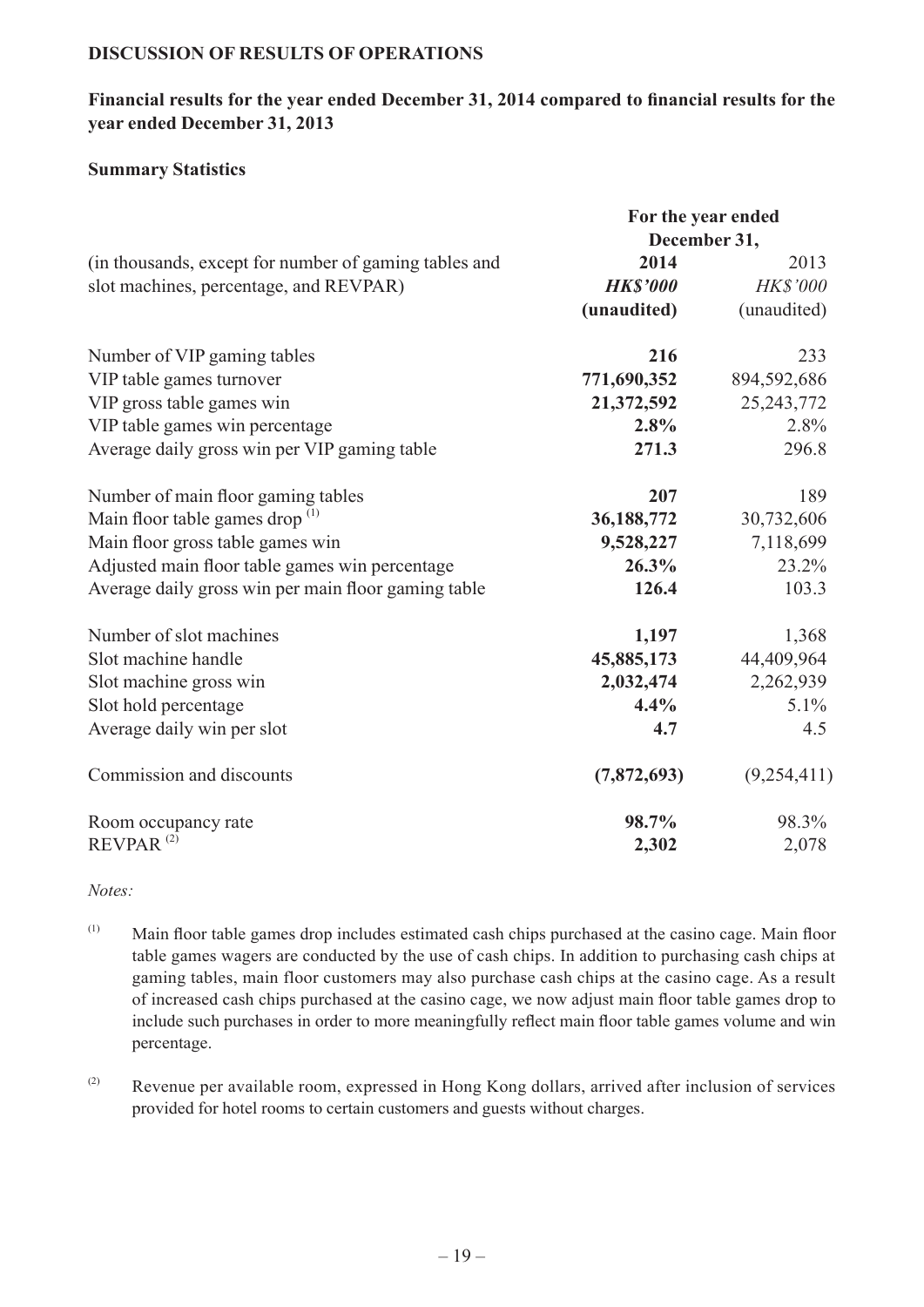### **Operating Revenue**

The following table sets forth the operating revenue for the years ended December 31, 2014 and 2013.

|                                | For the year ended |                 |
|--------------------------------|--------------------|-----------------|
|                                | December 31,       |                 |
|                                | 2014               | 2013            |
|                                | <b>HK\$'000</b>    | <b>HK\$'000</b> |
| <b>Casino revenue</b>          | 25, 137, 933       | 25,412,367      |
| VIP gaming operations          | 13,509,694         | 15,995,647      |
| Main floor gaming operations   | 9,596,668          | 7,162,671       |
| Slot machine gaming operations | 2,031,571          | 2,254,049       |
| Other revenue                  | 316,363            | 315,146         |
| Hotel rooms                    | 42,112             | 45,364          |
| Food and beverages             | 227,537            | 220,222         |
| Retail and other services      | 46,714             | 49,560          |
| <b>Operating revenue</b>       | 25,454,296         | 25,727,513      |

Total operating revenue of HK\$25,454.3 million for the year ended December 31, 2014 was 1.1% lower than the prior year. The small decrease in operating revenue was directly attributable to the changed business conditions in the Macau gaming market that were described previously and which started to impact the Group from the second half of 2014.

#### **Casino Revenue**

Casino revenue remained flat year-over-year at HK\$25,137.9 million and HK\$25,412.4 million for the years ended December 31, 2014 and 2013 respectively. The components of our gaming operations were:

### *VIP Gaming Operations*

A significant amount of our VIP casino play is brought to us by gaming promoters, who have historically played an important role in the Macau gaming market. Gaming promoters introduce high-spending VIP players to us and often assist those customers with their travel and entertainment arrangements. In addition, gaming promoters often extend credit to their players. Gaming promoters also rely upon sub-promoters or collaborators to bring in the VIP gaming customers.

In exchange for their services, we compensate the gaming promoters in two ways. Some gaming promoters are paid a percentage of the actual win, plus a monthly allowance based on a percentage of the rolling chip turnover their customers generate, which can be applied to hotel rooms, food and beverages and other discretionary customers-related expenses. Other gaming promoters are paid a percentage of the rolling chip turnover, plus discounted offering on our non-gaming amenities.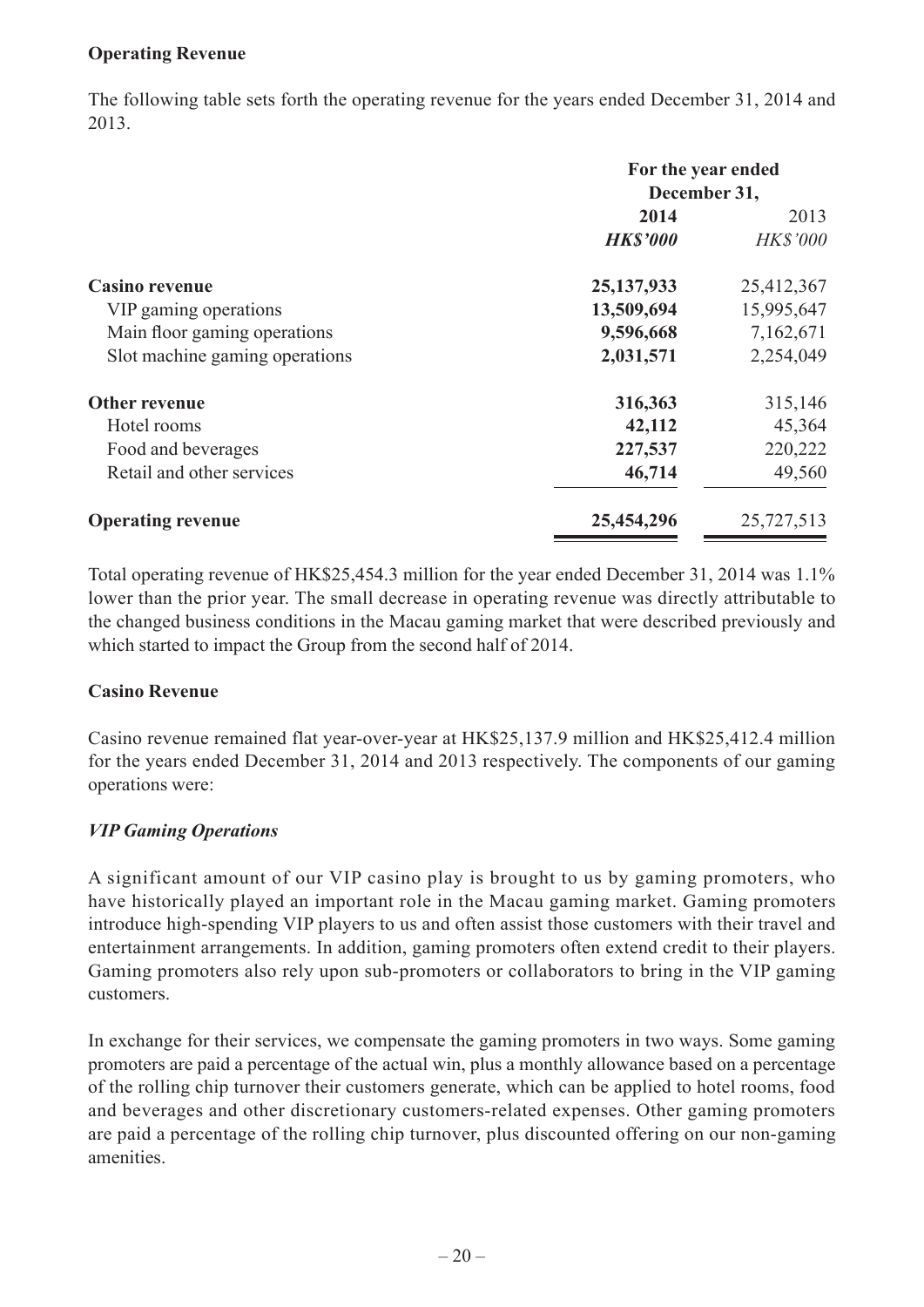The Group has established good business relationships with our gaming promoters. While some have partnered with us since opening, we have been able to add new promoters over the years who have contributed significantly to our growth and also to replace the departing ones due to under-performance to maximize our table utilization and profit. Our commission percentages have remained stable throughout our operating history and consistent with the overall market practice.

In addition to VIP players introduced to us by gaming promoters, we also have in-house VIP players sourced through the Company's own marketing channels. These in-house VIP players typically receive a commission and an allowance for hotel rooms, food and beverages all based on a percentage of the rolling chip turnover.

Revenue from VIP gaming operations decreased year-over-year by 15.5% to HK\$13,509.7 million. VIP table games turnover decreased by 13.7% to HK\$771,690.4 million in 2014 and our VIP table games win percentage remained at 2.8% for both years. VIP gaming turnover in 2014 was adversely impacted by political and macroeconomic factors in China which is a major source of our VIP gaming customers. In 2014, MGM MACAU had 216 VIP gaming tables in operation, compared with 233 VIP gaming tables in 2013. We reduced the number of VIP gaming tables which were reallocated to the casino main floor gaming operation to meet increased demand.

Approximately 80% of the commissions paid to gaming promoters are netted against reported casino revenue, which corresponds to the approximate amount of the commission returned to the VIP players by the gaming promoters, and approximately 20% of the commissions are included in operating expenses, which corresponds to the approximate amount ultimately retained by gaming promoters for their compensation. The total amount of commissions netted against casino revenue was HK\$7,872.7 million and HK\$9,254.4 million in 2014 and 2013, respectively.

Operationally, we continue to strive to improve our VIP business volume by maximizing productivity from existing capacity. We continuously work with our current gaming promoters to fully utilize existing space and tables. When appropriate, we reallocate tables to main floor to maximize our yield and profit. In addition, we constantly review our service processes to meet or exceed our customer expectations. Our efforts to grow the VIP business will continue to center around maintaining a close partnership with gaming promoters, enhancing the gaming experience of our customers, and yielding all VIP gaming rooms to maximize table utilization and profit.

### *Main Floor Gaming Operations*

Main floor gaming operations in the Macau market are also referred to as the "mass gaming operation". Unlike VIP players, main floor players do not receive commissions from the Group. The profit contribution from the main floor business is higher than the VIP operation. The main floor business is the most profitable operations for us as well as for the Macau gaming market as a whole. We also believe that this operation represents the most potential for sustainable growth in the future.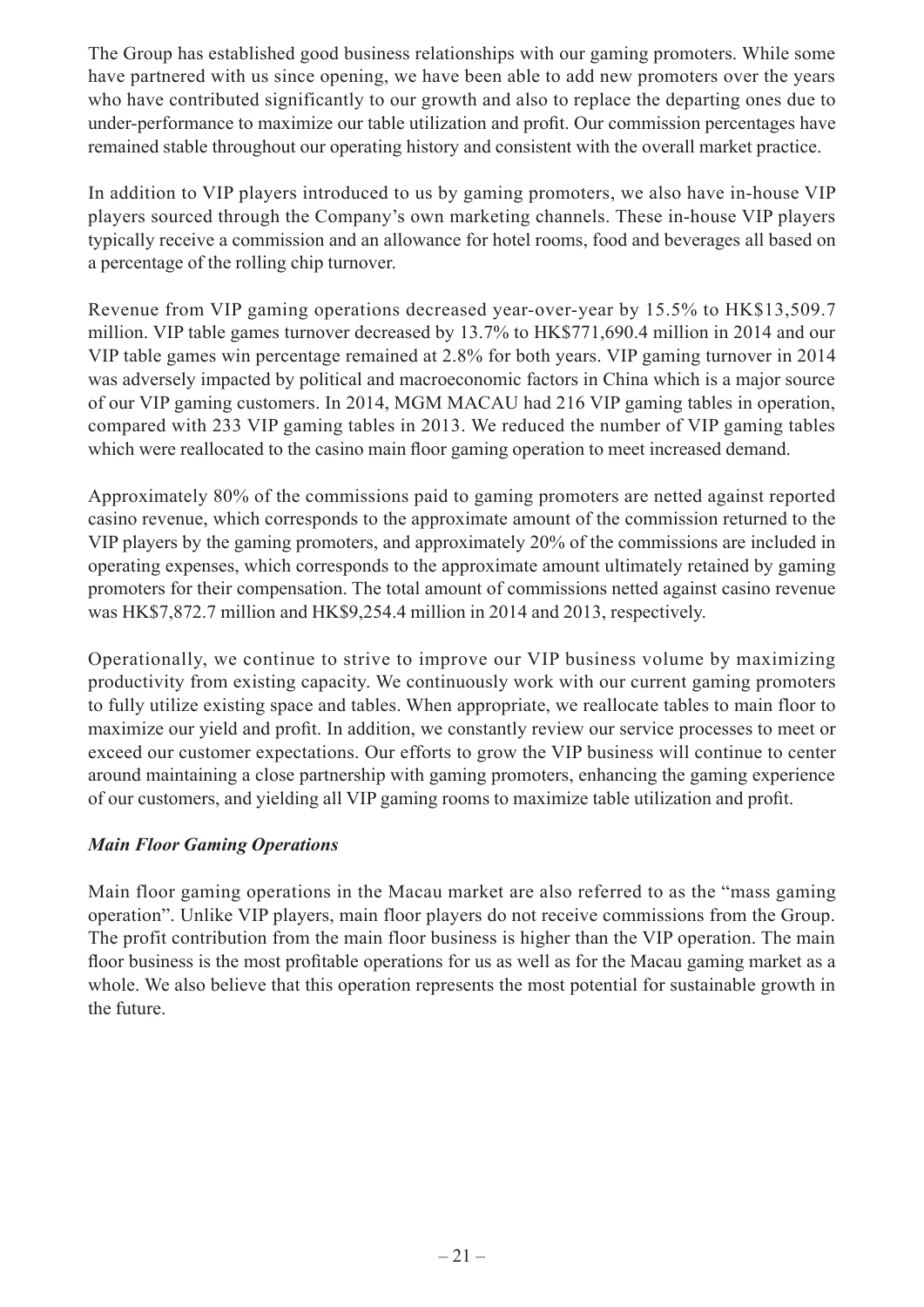For the year ended December 31, 2014, revenue from main floor gaming operations significantly increased year-over-year by 34.0% to HK\$9,596.7 million and main floor table games drop increased by 17.8% to HK\$36,188.8 million. The growth was in part attributable to the overall market growth of this operation, but also due to our successful customer segmentation approach with a product and service focus on the mid to premium main floor business. These positive impacts were partly offset by the transit visa restriction and main floor smoking restriction introduced by the Macau Government both of which became effective during 2014. We continued to invest capital to improve the gaming experience of our high-end main floor customers by creating dedicated exclusive gaming space for their use and reallocating tables from VIP gaming to our main floor gaming areas to maximize our yield and profit. We also leveraged our Golden Lion Club as a vehicle to attract and retain those high value main floor players through exclusive customer service and promotions. As a result, our average daily gross win per main floor gaming table significantly increased year-over-year by 22.4% from HK\$103.3 thousands to HK\$126.4 thousands in 2014. In 2014, MGM MACAU had 207 main floor gaming tables in operation, compared with 189 main floor gaming tables in 2013. The adjusted main floor table games win percentage increased from 23.2% to 26.3% in 2014.

Going forward, we will continue to re-examine our main floor gaming areas to maximize table utilization, to expand or refurbish our gaming areas, to innovate our gaming products and to invest in technologies and analytical capability to enhance table productivity and customer retention.

### *Slot Machine Gaming Operations*

Our slot handle was HK\$45,885.2 million, a slight increase of 3.3% in 2014, despite the decrease in the number of slot machines in operation from 1,368 in 2013 to 1,197 in 2014. Our average daily win per slot increased year-over-year by 4.4% from HK\$4.5 thousands to HK\$4.7 thousands as well. Both increases were due primarily to our improvement on slot machine product mix, our successful customer and product segmentation strategies, coupled with our focus on superior slot hosts services and building brand awareness and loyalty. Following the success of the electronic betting terminals of Live Table Games ("LT Games") gaming area launched in August 2012 on the main floor, we expanded our LT Games as well in April 2014, which were tailored for the highend segment of the market, and benefitted our handle. However, similar to our main floor gaming operations, the positive impact was partly offset by the transit visa restriction and main floor smoking ban rule, as well as the decrease in our slot machine win percentage from 5.1% to 4.4% in 2014, resulting in decrease of our slot revenue by 9.9% to HK\$2,031.6 million in 2014.

Going forward, we will continue to re-examine the mix of our games in operation to maximize our casino profitability, and we will expand our Supreme Lounge to increase slot capacity and continue to develop M life to increase our brand awareness and customer loyalty simultaneously. In conjunction with the M life rollout, we are also developing technologies to enhance our analytical capability to help us deliver much more personal and precision marketing efforts.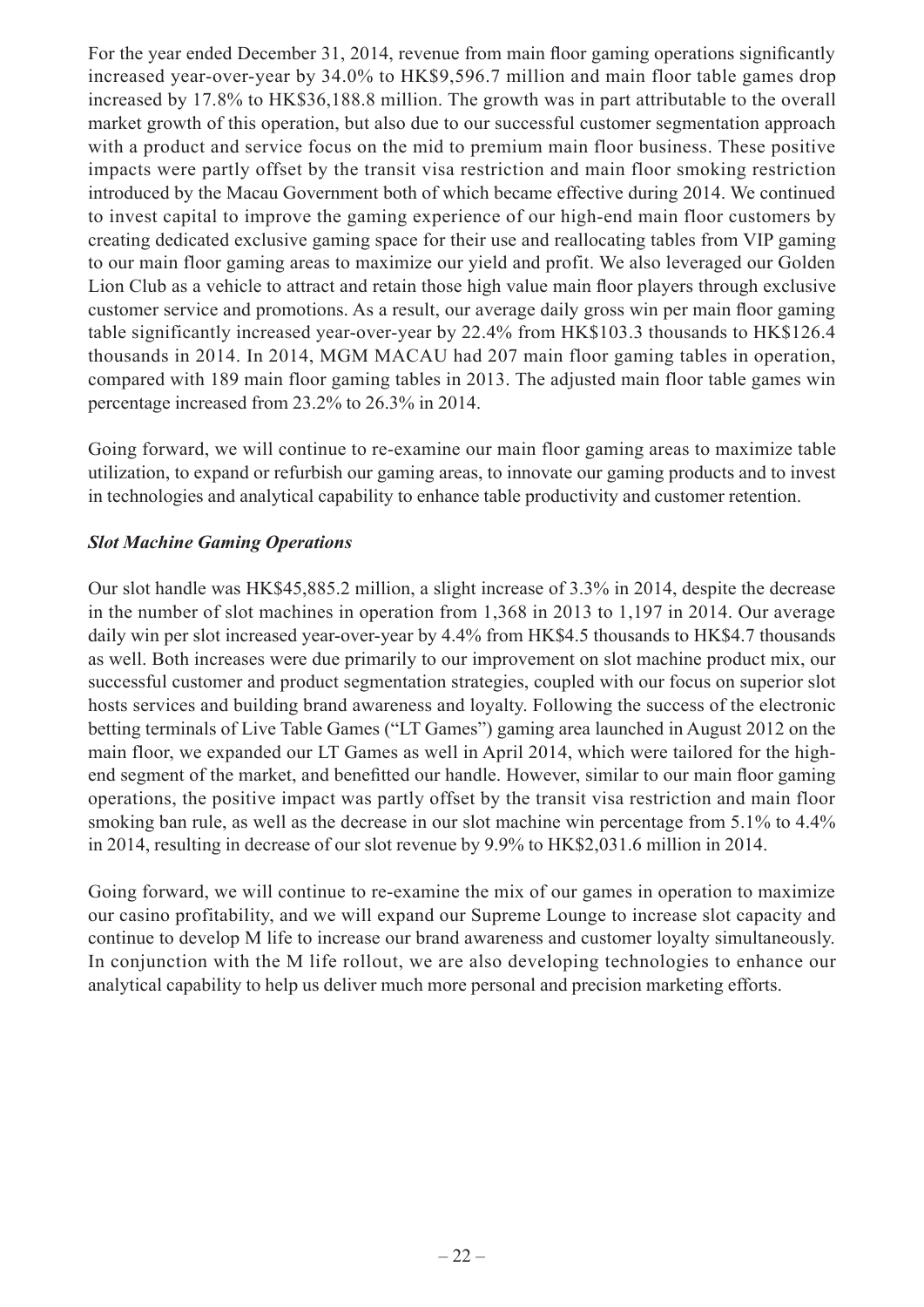### *Non-gaming Attractions and Branding Activities*

We recognize the importance of brand awareness in growing the gaming operation. As a result, we have enhanced our marketing activities to take advantage of our internationally recognized brand. Brand-building initiatives are driven through promotions, events, strategic alliances and public relation activities. The following are some of the exhibits and events organized in 2014:

- "MGM Art Space" with a spectacular exhibition featuring Florentine Renaissance artist Sandro Botticelli's life, legend, legacy and his enduring masterpiece, *Venus*;
- Art Exhibition in L2 Showcase featuring themed artworks by artists from China, Macau and France;
- "MGM Biennial of the Lions Beyond the Roar" unique lion sculptures dressed elaborately by 50 French and Chinese artists which were displayed all around the landmarks of Macau, the Macau Museum of Art and MGM MACAU;
- MGM Water Aurora, featuring an eight-meter-tall water-sky aquarium with fish darting among multi-hued corals located in our Grande Praça;
- "Red Sandalwood Art Exhibition of Old Beijing City Gates" reinventing the ancient charm of old Beijing city through sublime red sandalwood craftsmanship.

These exhibits and events attracted visitors to our property and have created a sense of anticipation among our customers, local communities and tourists, about the activities at MGM MACAU.

### **Other Revenue**

Other revenue, which includes hotel rooms, foods and beverages and retail and other services, remained flat at HK\$316.4 million and HK\$315.1 million for the years ended December 31, 2014 and 2013 respectively. The non-gaming facilities and services are critical for MGM MACAU to establish its brand and maintain its popularity in Macau and the region, in order to encourage visitations and extend the length of customers' stay within MGM MACAU.

### **Operating Costs and Expenses**

The following table sets forth the major operating costs and expenses for the years ended December 31, 2014 and 2013.

|                                                               | For the year ended |                 |
|---------------------------------------------------------------|--------------------|-----------------|
|                                                               | December 31,       |                 |
|                                                               | 2014               | 2013            |
|                                                               | <b>HK\$'000</b>    | <b>HK\$'000</b> |
| Special gaming tax and special levies to the Macau Government | 13,002,885         | 13,654,092      |
| Inventories consumed                                          | 386,698            | 359,900         |
| Staff costs                                                   | 1,943,886          | 1,695,803       |
| Other expenses and losses                                     | 3,552,509          | 3,706,416       |
| Depreciation and amortization                                 | 799,598            | 767,670         |
| Finance costs                                                 | 37,893             | 213,903         |
| Taxation                                                      | 15,799             | 14,951          |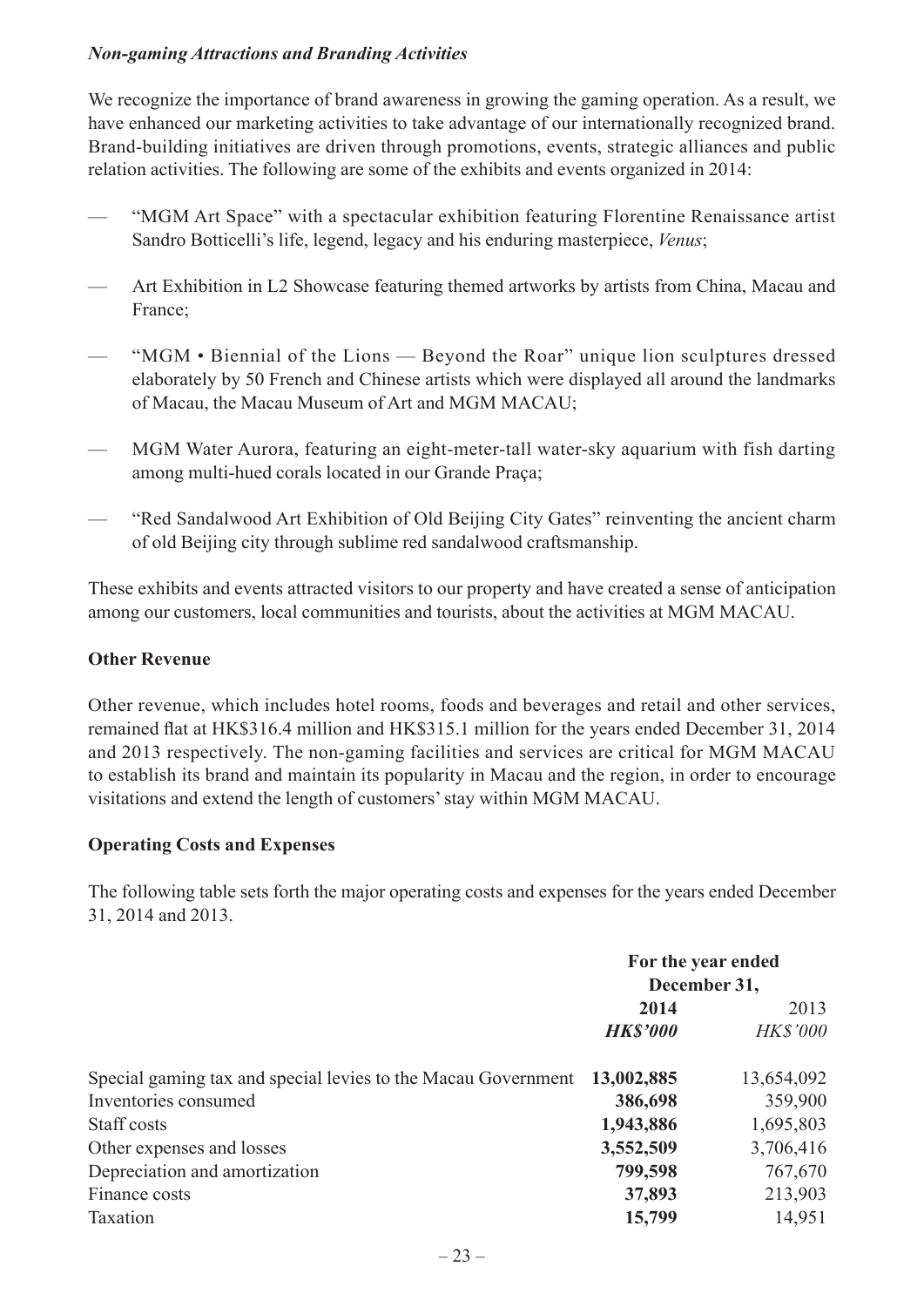### *Special gaming tax and special levies to the Macau Government*

Special gaming tax and special levies payable to the Macau Government decreased by 4.8% to HK\$13,002.9 million in 2014. This decrease resulted directly from the decrease in gross casino revenue during the year.

#### *Inventories consumed*

Inventories consumed increased by 7.4% to HK\$386.7 million in 2014. This increase was primarily due to increase in consumptions of supplies, including gaming supplies such as cards and other supplies in response to the increase in our business activities during the year, particularly on main floor gaming operations and our food and beverage outlets.

### *Staff costs*

Staff costs increased by 14.6% to HK\$1,943.9 million in 2014. The increase was primarily due to a 5% staff salary increment to line level staff implemented in March 2014 and staff retention strategy under our internal organization restructure in preparation for our opening of MGM COTAI in 2016.

#### *Other expenses and losses*

Other expenses and losses decreased by 4.2% to HK\$3,552.5 million in 2014, which mainly resulting from:

*Junket commissions*. Junket commissions decreased by 16.8% from HK\$2,160.6 million in 2013 to HK\$1,798.7 million in 2014. The decrease resulted directly from the lower VIP gross table games win during the year.

*License fee and marketing fees*. License fee and marketing fees due to related companies increased by 20.2% from HK\$297.2 million in 2013 to HK\$357.2 million in 2014. This increase resulted directly from the increase in the annual cap by 20% in 2014, as previously explained.

*Allowance/(reversal of allowance) for doubtful debts, net*. Allowance for doubtful debts, net was HK\$98.2 million debit in 2014 compared to a gain of HK\$55.4 million in 2013. There were no changes in the allowance for doubtful debts policy; last year's gain primarily resulted from recovery of doubtful debts provided for in previous years while the current year's expense was primarily due to the changed business conditions in the Macau gaming market that were described previously and which started to impact the Group from the second half of 2014.

### *Depreciation and amortization*

Depreciation and amortization increased by 4.2% to HK\$799.6 million in 2014 due to some new furniture and equipment placed into service in 2014, and partly offset by the impact of full depreciation of certain assets in 2014.

### *Finance costs*

Finance costs decreased by 82.3% to HK\$37.9 million in 2014. The decrease primarily resulted from a decrease of HK\$21.5 million in interest paid due to lower interest rate applicable to the Group's term loan and an increase of HK\$148.3 million of interest allocated to construction in progress for the COTAI project.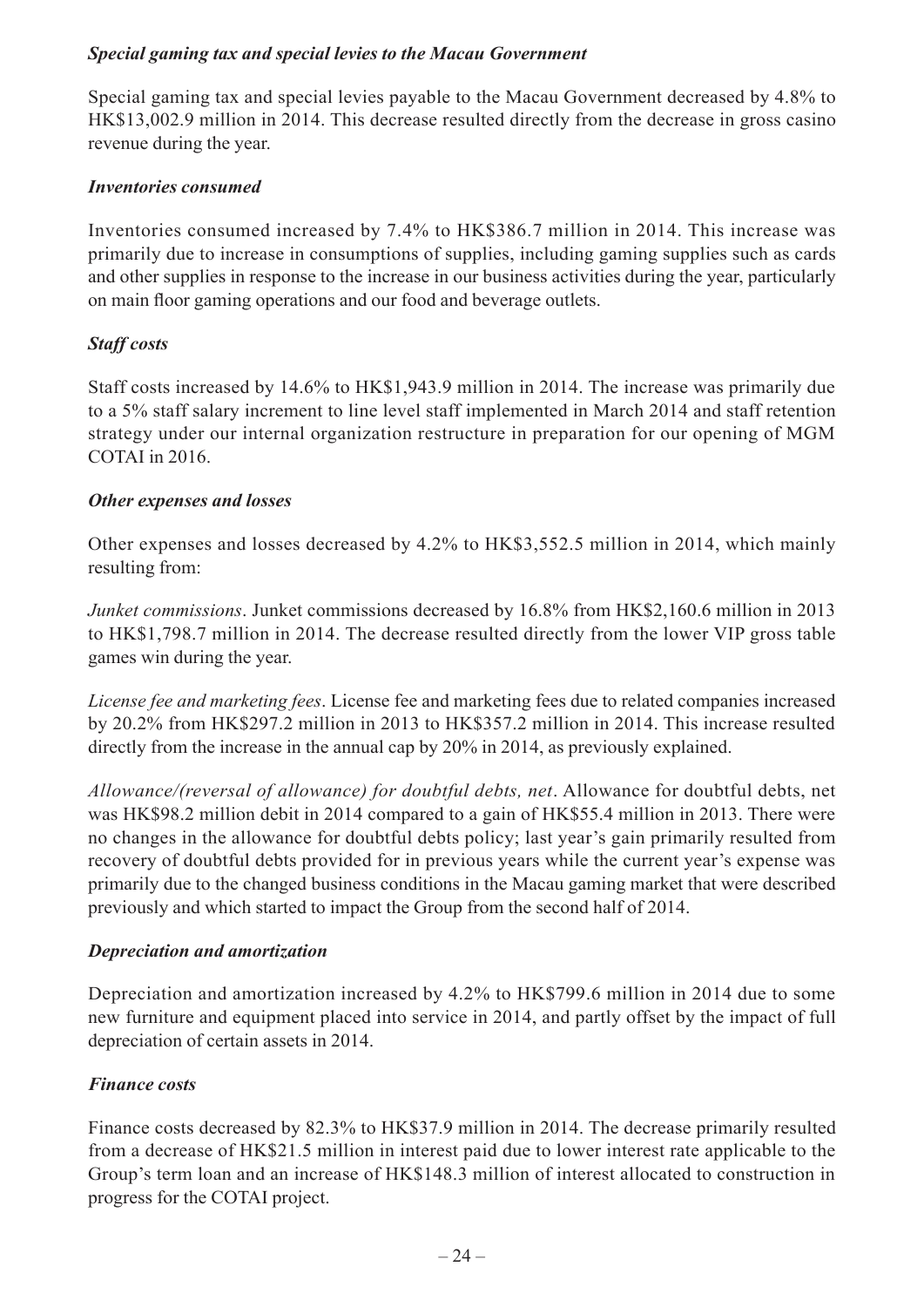### *Taxation*

Taxation for the year ended December 31, 2014 primarily related to dividend withholding tax for the respective periods granted by the Macau Government in December 2012, while the amount for the year ended December 31, 2013 related to this dividend withholding tax only. Details of taxation are set out in note 8 to the consolidated financial statements.

#### **Profit attributable to owners of the Company**

Profit attributable to owners of the Company increased by 7.0% from HK\$5,333.5 million in 2013 to HK\$5,706.9 million in 2014.

#### **Adjusted EBITDA**

The following table sets forth a quantitative reconciliation of Adjusted EBITDA to its most directly comparable IFRS measurement, profit attributable to owners of the Company, for the years ended December 31, 2014 and 2013.

|                                                                                | For the year ended<br>December 31, |                 |
|--------------------------------------------------------------------------------|------------------------------------|-----------------|
|                                                                                | 2014                               | 2013            |
|                                                                                | <b>HK\$'000</b>                    | <b>HK\$'000</b> |
| Profit attributable to owners of the Company                                   | 5,706,943                          | 5, 333, 528     |
| Add/(less):<br>Depreciation and amortization                                   | 799,598                            | 767,670         |
| Interest income                                                                | (12, 640)                          | (24, 529)       |
| Finance costs                                                                  | 37,893                             | 213,903         |
| Net foreign currency difference                                                | 20,725                             | 5,779           |
| Taxation                                                                       | 15,799                             | 14,951          |
| Share-based payments                                                           | 69,704                             | 34,462          |
| Property charges and others                                                    | 24,857                             | 19,809          |
| Adjusted $EBITDA(1)$ (unaudited)                                               | 6,662,879                          | 6,365,573       |
| Adjusted EBITDA before the license fee <sup><math>(2)</math></sup> (unaudited) | 6,997,889                          | 6,644,875       |

*Notes:*

- (1) Adjusted EBITDA is profit before finance costs, taxation, depreciation and amortization, interest income, net foreign currency difference, share-based payments, and property charges and other items which mainly include (gain)/loss on disposal or write-off of property and equipment and construction in progress, pre-opening and other non-recurring expenses. Adjusted EBITDA is used by management as the primary measure of the Group's operating performance and to compare our operating performance with that of our competitors. Adjusted EBITDA should not be considered in isolation, construed as an alternative to profit or operating profit as reported under IFRS or other combined operations or cash flow data, or interpreted as an alternative to cash flow as a measure of liquidity. Adjusted EBITDA presented in this report may not be comparable to other similarly titled measures of other companies operating in the gaming or other business sectors.
- (2) Adjusted EBITDA before the license fee paid to a related company was HK\$6,997.9 million and HK\$6,644.9 million in 2014 and 2013 respectively. Details of the license fee are set out in note 14 to the consolidated financial statements.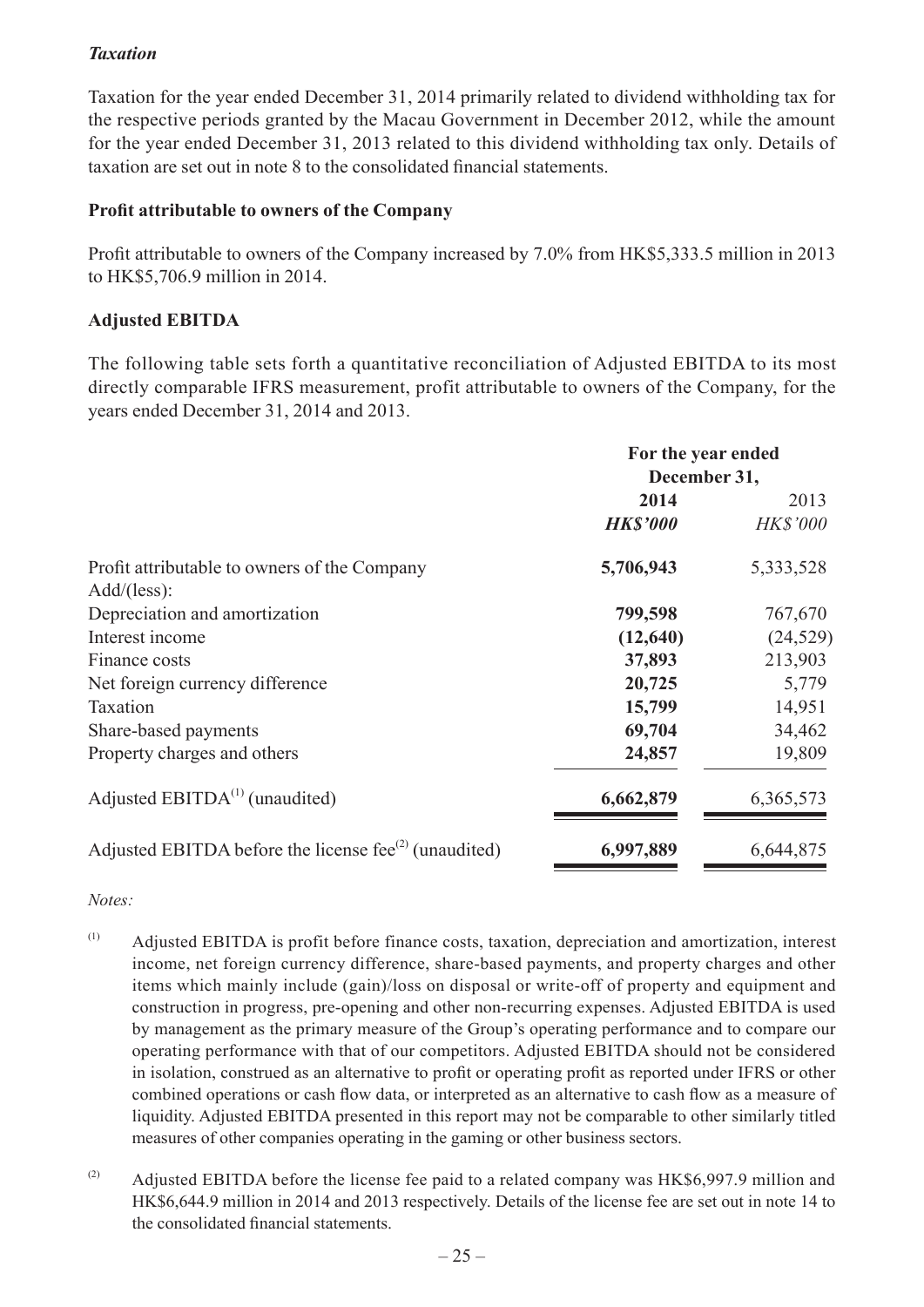# **LIQUIDITY AND CAPITAL RESOURCES**

#### **Bank and Cash Balances**

The Group's bank and cash balances as at December 31, 2014 were HK\$4,232.2 million. Working capital, operating expenses and capital expenditures were funded from equity, bank borrowings, and cash generated from operations.

The bank and cash balances are available for operations, new development activities including the COTAI project and enhancement to our existing property. In addition, HK\$11,310.0 million remained undrawn as at December 31, 2014 under the HK\$15.6 billion total banking facilities available to the Group.

#### **Gearing Ratio**

The gearing ratio is an indicator of the Group's capital structure and capacity. The gearing ratio is calculated as net debt divided by equity plus net debt. Net debt comprised long-term bank borrowings (offset by cash and bank balances), and equity comprised all capital and reserves of the Group. As at December 31, 2014, the gearing ratio of the Group was zero (2013: zero), as the Group's cash balances exceeded total debt as at December 31, 2014 and 2013.

#### **Group Cash Flows**

The following table presents a summary of the Group's cash flows for the years ended December 31, 2014 and 2013.

|                                                        | For the year ended |                 |
|--------------------------------------------------------|--------------------|-----------------|
|                                                        | December 31,       |                 |
|                                                        | 2014<br>2013       |                 |
|                                                        | <b>HK\$'000</b>    | <b>HK\$'000</b> |
| Net cash generated by operating activities             | 5,199,046          | 7,528,090       |
| Net cash used in investing activities                  | (2,748,481)        | (2,052,298)     |
| Net cash used in financing activities                  | (6,103,183)        | (4,972,349)     |
| Net (decrease)/increase in cash and cash equivalents   | (3,652,618)        | 503,443         |
| Cash and cash equivalents at the beginning of the year | 7,884,805          | 7,381,362       |
| Cash and cash equivalents at the end of the year       | 4,232,187          | 7,884,805       |

#### **Net cash generated by operating activities**

Our net cash generated from operating activities was primarily affected by operating income generated by MGM Grand Paradise and changes in working capital. Net cash from operating activities was HK\$5,199.0 million in 2014 compared to HK\$7,528.1 million in 2013. The decrease mainly resulted from the increase in payment for payables and accrued charges during the year.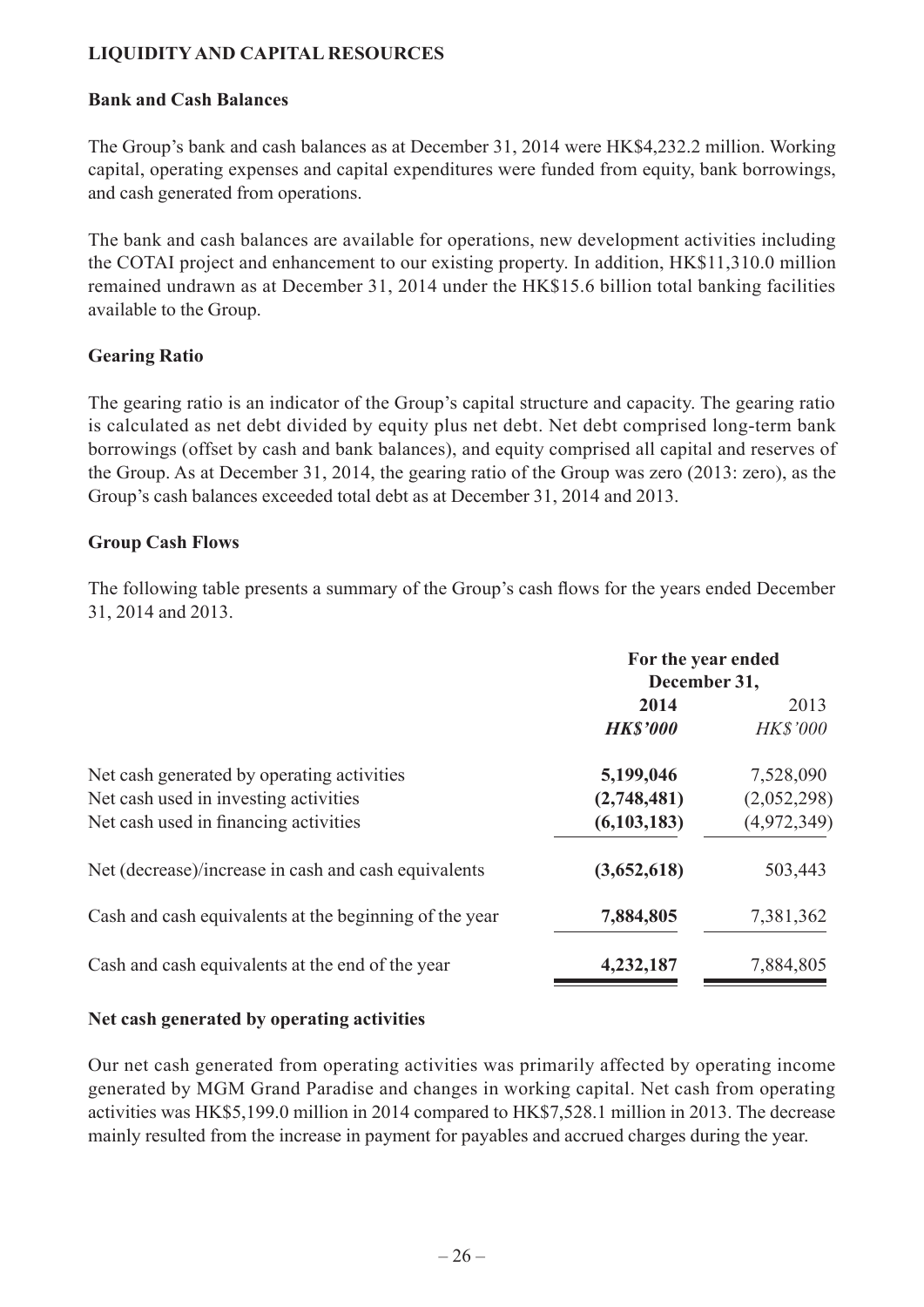### **Net cash used in investing activities**

Net cash used in investing activities was HK\$2,748.5 million in 2014 compared to HK\$2,052.3 million in 2013. The major components of the cash flow used in investing activities related to payments for the design and construction of MGM COTAI and renovation work carried out throughout MGM MACAU, and purchase of property and equipment in total amounting to HK\$2,513.9 million and HK\$1,811.6 million in 2014 and 2013, respectively. Other amounts paid related to land use right premium in both years, and developers' fees paid in 2013.

#### **Net cash used in financing activities**

Net cash used in financing activities was HK\$6,103.2 million in 2014 compared to HK\$4,972.3 million in 2013. The increase mainly resulted from HK\$5,928.2 million dividend payments in 2014 compared to the HK\$4,750.0 million dividend payments in 2013.

### **Capital Commitments**

Future commitments in respect of renovation of MGM MACAU and design and construction of the MGM COTAI that are not recorded in the condensed consolidated financial statements herein are as follows:

|                                   | As at December 31, |                 |
|-----------------------------------|--------------------|-----------------|
|                                   | 2014               | 2013            |
|                                   | <b>HK\$'000</b>    | <b>HK\$'000</b> |
| Authorized but not contracted for | 9,808,188          | 8,318,527       |
| Contracted but not accounted for  | 8,814,903          | 9,626,778       |
|                                   | 18,623,091         | 17,945,305      |

#### **Indebtedness**

As at December 31, 2014 and 2013, the Group had fully drawn down its secured term loan facility of approximately HK\$4,290.0 million. The Group had approximately HK\$11,310.0 million available to draw under the MGM Grand Paradise credit facilities as at December 31, 2014 and 2013.

#### **Contingent Liabilities**

As at December 31, 2014, the Group had given bank guarantees totaling HK\$300.1 million in relation to our gaming subconcession.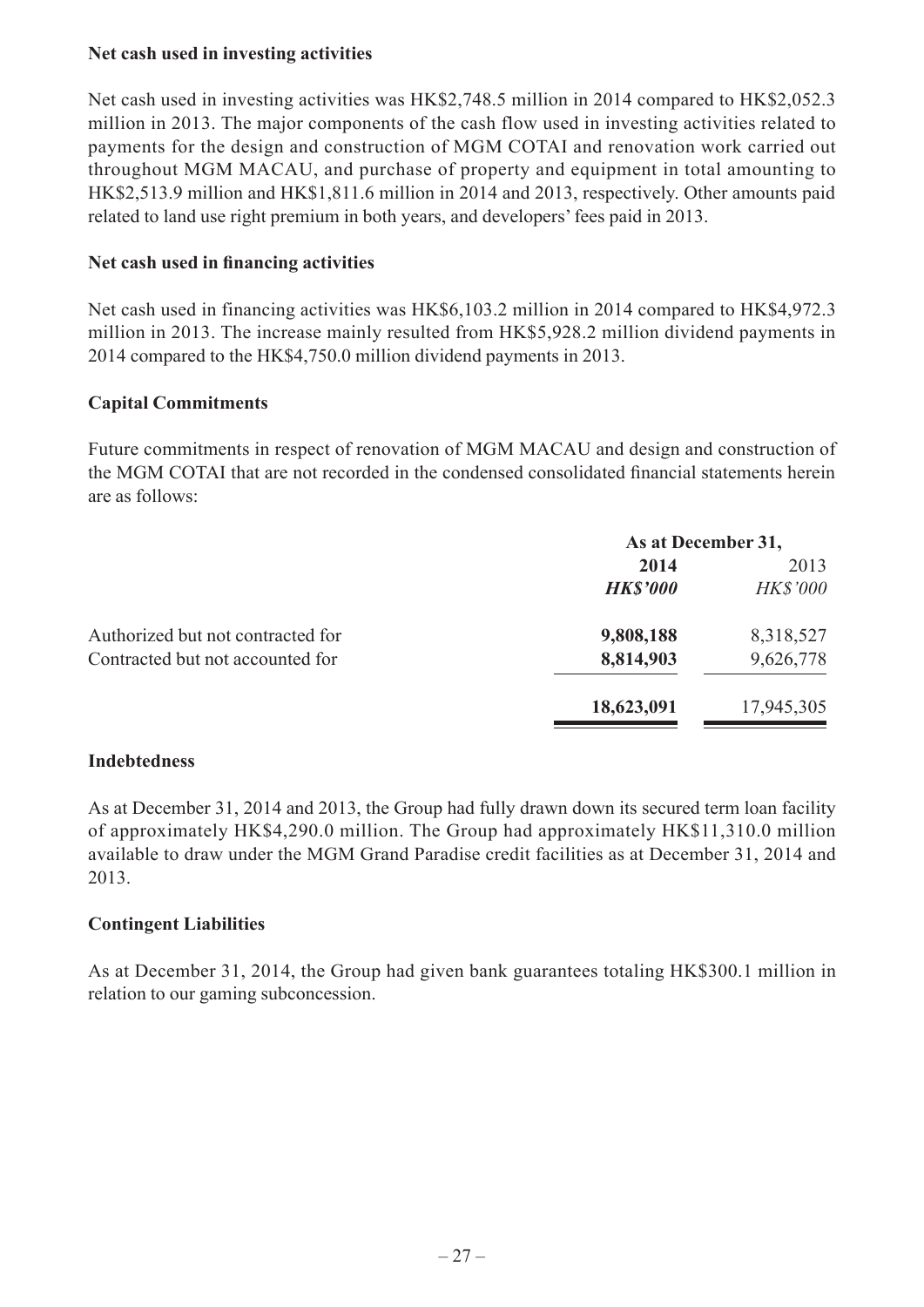# **Term Loan Facility and Revolving Credit Facility**

### *Overview*

On October 22, 2012, the Company and MGM Grand Paradise as co-borrowers entered into an amended and restated credit agreement (the "Amended Credit Facilities") with certain lenders. As part of such agreement, the credit facilities total HK\$15.6 billion, consisting of a HK\$4,290.0 million term loan facility and a HK\$11,310.0 million revolving credit facility. The Amended Credit Facilities may be used for proper corporate purposes, for future development opportunities including the COTAI project and general corporate purposes of the Group.

### *Principal and Interest*

The term loan of HK\$4,290.0 million was fully drawn on October 29, 2012 and the HK\$11,310.0 million revolving credit facility was undrawn as at December 31, 2014 and 2013 and is available for utilization up to September 2017. The term loan is repayable on a quarterly basis commencing in July 2016 and will be fully repaid in October 2017 whereas each drawdown under revolving credit facility is to repaid in full on the last date of the respective term but no later than October 2017.

The Amended Credit Facilities bear interest at HIBOR plus a fixed margin of 2.5% per annum for the first six months and thereafter a variable margin that may decrease to a minimum of 1.75% per annum based on the Group's leverage ratio. As at December 31, 2014, the Group paid interest at HIBOR plus a margin of 1.75% per annum.

### *General Covenants*

The Amended Credit Facilities contain general covenants restricting the ability of the obligor group (the Company and certain of its subsidiaries, namely the Restricted Group) to, among other things, enter into, dispose of or amend to certain commitments and/or investments. There are customary permitted exceptions to these restrictions and requirements for lenders approval.

### *Financial Covenants*

The Restricted Group is required to maintain a leverage ratio at the end of each quarter while the loans are outstanding. The leverage ratio is to be kept within 4.50 to 1.00 for each quarter and reduced to no greater than 4.00 to 1.00 for each quarter after the first anniversary of opening of MGM COTAI. In addition, the Group is required to maintain an interest coverage ratio of no less than 2.50 to 1.00 at each quarter end.

### *Compliance with Covenants*

The Group has complied with the general and financial covenants contained in the Amended Credit Facilities as set forth above for the years ended December 31, 2014 and 2013.

### *Mandatory Prepayments*

The Amended Credit Facilities contain mandatory prepayment provisions which include, among other things, prepayment of all outstanding loans, together with accrued interest and all other amounts due thereunder, upon a change of control or sale of the MGM Grand Paradise business or COTAI project.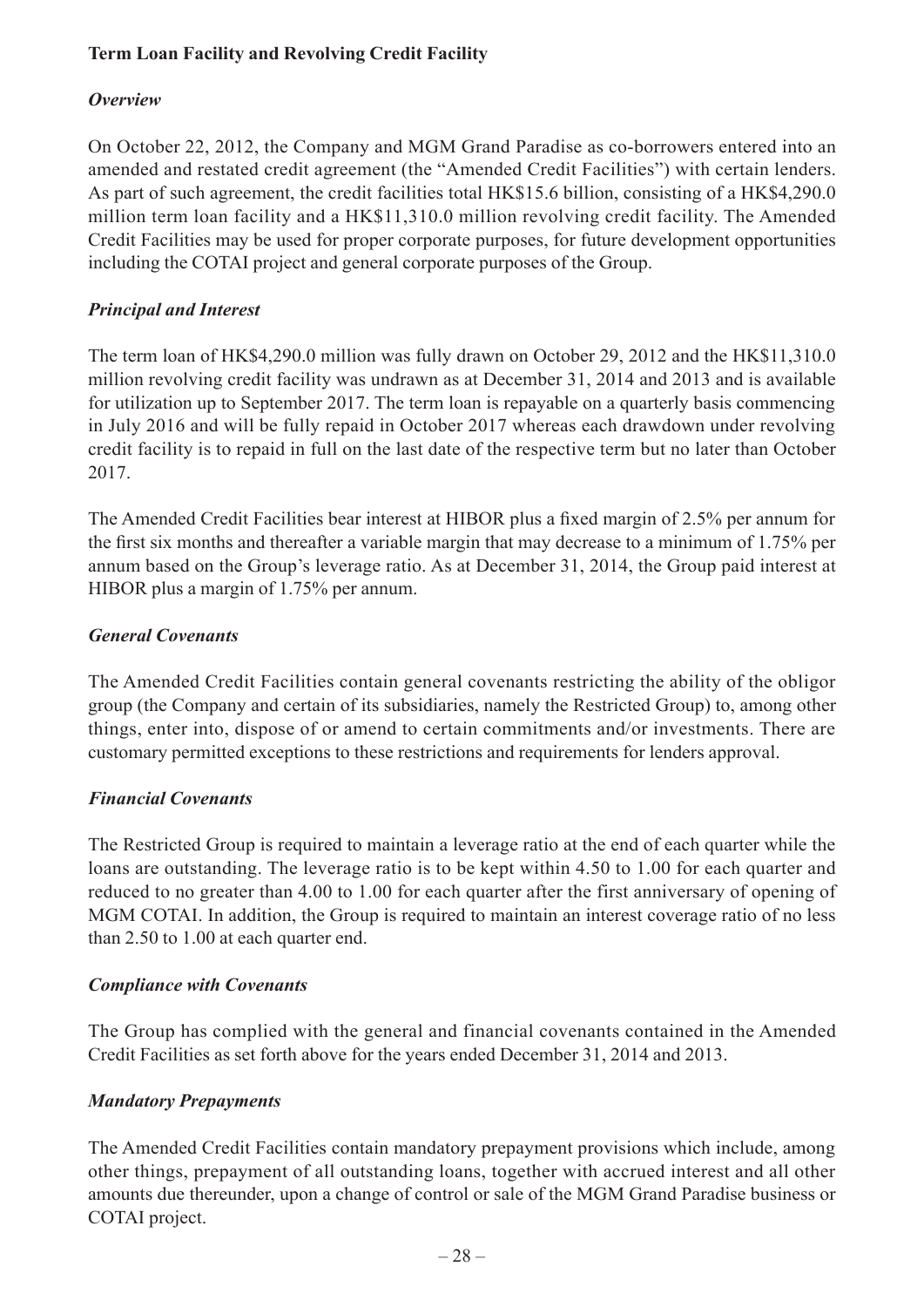### *Dividend Restrictions*

The Group is not allowed to declare, make or pay any dividends while any default is outstanding or will result or if its leverage ratio exceeds 4.00 multiples by then or on a proforma basis. To the extent its leverage ratio falls below 4.00 multiples but still exceeds 3.50, the Group may only pay dividends up to US\$300 million, including if any has been paid during preceding 12-month period. As at December 31, 2014, our leverage ratio was approximately 0.64.

### *Events of Default*

The Amended Credit Facilities contain certain events of default, and certain insolvency-related proceedings relating to the Group. Pursuant to the Amended Credit Facilities, a divestment of holdings in the Company by MGM Resorts International below 50% control or any holdings in MGM Grand Paradise by the Company would constitute a change of control and trigger mandatory prepayment of the outstanding loan balances.

### *Security and Guarantees*

Collateral for the term loan and revolving credit facility consists of most of the assets, including but not limited to property and equipment, land use right and bank balances and cash of the Group and the shares of MGM Grand Paradise and some of its subsidiaries. Certain of the Company's direct and indirect subsidiaries (where applicable) have executed guarantees as security.

#### **Quantitative and Qualitative Disclosure about Market Risk**

Market risk is the risk of loss arising from adverse changes in market rates and conditions, such as inflation, interest rates, and foreign currency exchange rates.

### *Foreign Exchange Risk*

The cash received from gaming activities is primarily in HK\$. The Group reports gross gaming win to the Macau Government in Patacas and gaming taxes are paid in HK\$. Our costs and expenses are primarily denominated in Patacas and HK\$. The value of a Pataca is directly linked to the value of a HK\$, and accordingly, we do not expect fluctuations in the values of these currencies to have a material impact on our operations. The majority of the Group's foreign currency exposure comprises assets denominated in US\$, Taiwan Dollars and Singapore Dollars. The exchange rate of the HK\$ is pegged to the US\$ and has remained relatively stable.

### *Interest Rate Risk*

One of the Group's primary exposures to market risk is interest rate risk associated with our bank credit facilities that bear interest based on floating rates. Interest rate risk is managed by maintaining a level of cash and cash equivalents which management considers adequate to finance our operations and mitigate the effects of fluctuations in cash flows. We do not hedge our interest rate risk.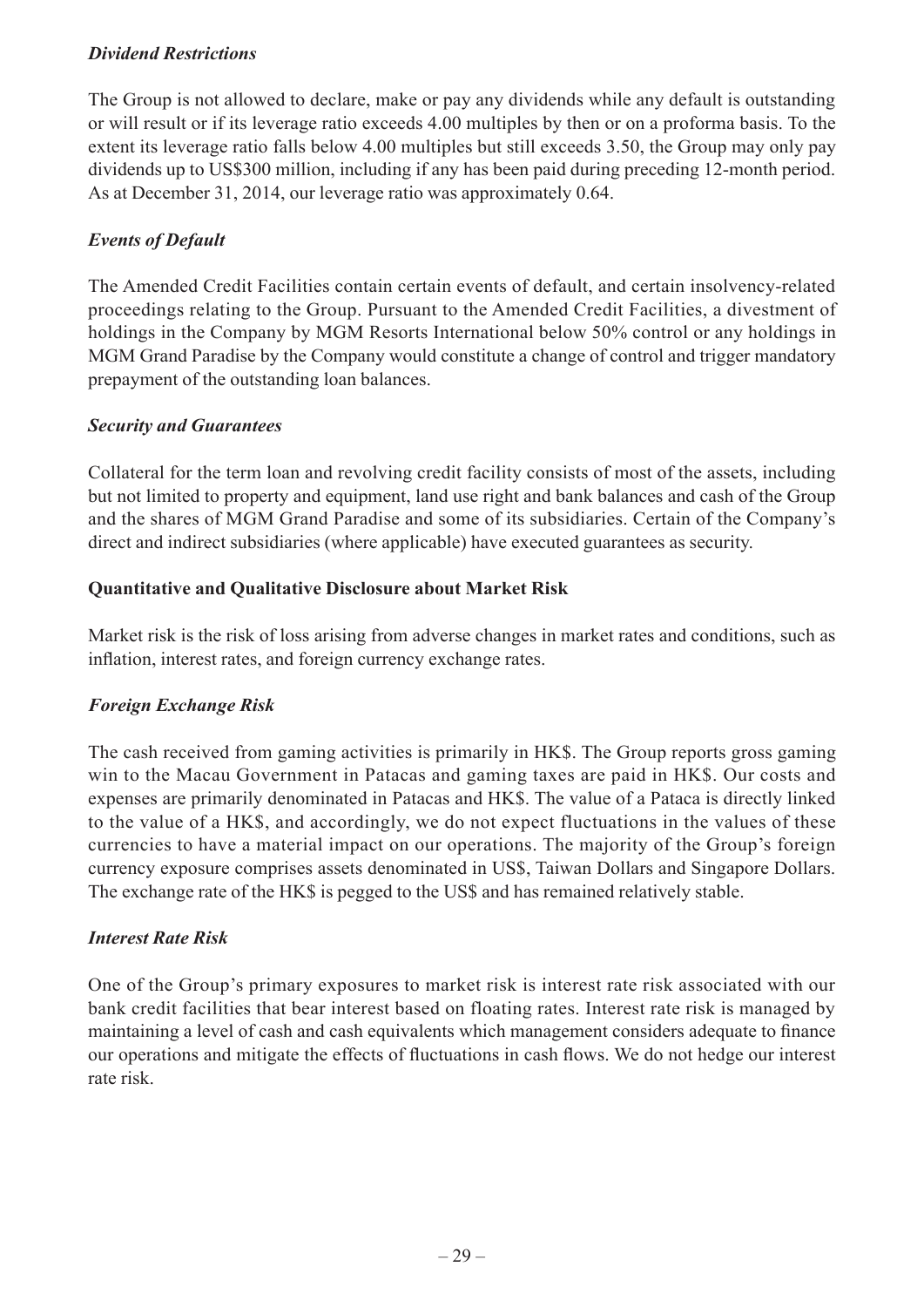# *Credit Risk*

The Group's maximum exposure to credit risk which will cause a financial loss to the Group due to failure to discharge an obligation by the counterparties and guarantees provided by the Group is arising from:

- the carrying amount of the respective recognized financial assets as stated in the consolidated statement of financial position; and
- the amount of contingent liabilities in relation to a guarantee issued by the Group

The Group has a concentration of credit risk with a small number of gaming promoters, all of which are domiciled in Macau. Any adverse changes in the business environment and financial performance of those gaming promoters may impact the recoverability of the trade receivables. Should there be any change in circumstances pertaining to these gaming promoters, it would have a material effect to the carrying amount of trade receivables.

In order to minimize the credit risk, the management of the Group has delegated a team responsible for determination of credit limits, credit approvals and other monitoring procedures to ensure that follow-up action is taken to recover overdue debts. In addition, the Group reviews the recoverable amount of each individual debt at the end of the reporting period to ensure that adequate impairment losses are made for irrecoverable amounts. In this regard, the Group believes that no significant credit risk is inherent in the Group's trade receivables which are not provided for.

The credit risk on the Group's bank and cash balances is limited because the counterparties are banks with high credit standing in Hong Kong and Macau.

### **Off Balance Sheet Arrangements**

The Group has not entered into any transactions with special purpose entities nor do we engage in any transactions involving derivatives that would be considered speculative positions. The Group does not have any retained or contingent interest in assets transferred to an unconsolidated entity.

### **Other Liquidity Matters**

The Group expects to fund its operations and capital expenditure requirements from operating cash flows, cash and cash equivalents and existing credit facilities. We may raise additional debt or refinance all or a portion of our indebtedness on or before maturity, but there can be no assurance that we will be able to do so on acceptable terms or at all.

New business developments or other unforeseen events may occur, resulting in the need to raise additional funds. There can be no assurances regarding the business prospects with respect to any other opportunity. Any other development would require us to obtain additional financing.

In the ordinary course of business, in response to market demands and client preferences and in order to increase revenue, we have made and will continue to make enhancements and refinements to MGM MACAU. We have incurred and will continue to incur capital expenditures related to these enhancements and refinements. In addition, we are focusing on the commencement of the COTAI project and will continue to incur capital expenditures for constructing MGM COTAI.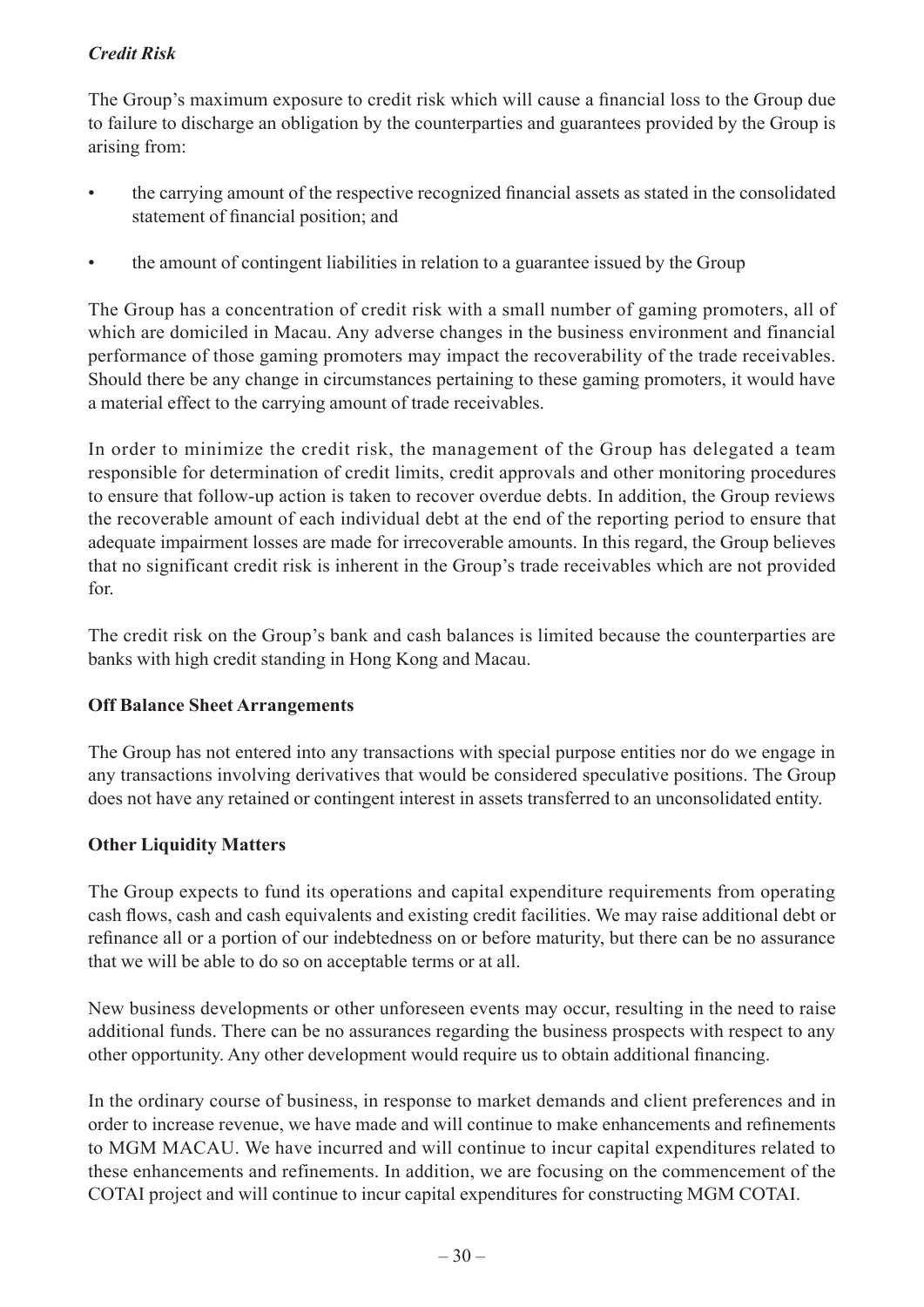Taking into consideration our financial resources, including the Group's cash and cash equivalents, existing credit facilities and internally generated funds, we believe that we have sufficient available funds to meet our financial obligations for the following 12 months.

### **Related Party Transactions**

Details of related party transactions are set out in note 14 to the consolidated financial statements. Our Directors confirm that all related party transactions are conducted on normal commercial terms and that their terms are fair and reasonable and are in the best interest of the Shareholders as a whole.

### **DISCLOSURE OF FINANCIAL RESULTS IN MACAU**

MGM Grand Paradise, our subsidiary and the holder of our gaming Subconcession, will file its statutory consolidated financial statements in accordance with Financial Reporting Standards of Macau Special Administrative Region, the People's Republic of China ("MFRS") for the year ended December 31, 2014 ("MFRS Consolidated Financial Statements") to the Gaming Inspection and Coordination Bureau of Macau on or about February 27, 2015. This is a statutory filing requirement mandated by Macau law. In addition, MGM MACAU expects to publish its MFRS Condensed Financial Statements in the Macau Official Gazette and local newspapers in Macau by the end of April 2015. The MFRS Consolidated Financial Statements and the MFRS Condensed Financial Statements may not be directly comparable with our Company's financial results disclosed herein, which are prepared under IFRS.

### **CLOSURE OF REGISTER OF MEMBERS**

# *Special Dividend*

The register of members of the Company will be closed from March 6, 2015 (Friday) to March 10, 2015 (Tuesday), both days inclusive, during which period no transfer of Shares of the Company will be effected, for the purpose of ascertaining the members who are entitled to the Special Dividend. In order to qualify for the Special Dividend, all duly completed transfer forms accompanied by the relevant share certificates must be lodged with the Company's branch share registrar in Hong Kong, Computershare Hong Kong Investor Services Limited at Shops 1712- 1716, 17th floor, Hopewell Centre, 183 Queen's Road East, Wanchai, Hong Kong for registration no later than 4:30p.m. on March 5, 2015.

# *Final Dividend*

Subject to the Shareholders' approval for the Final Dividend in the forthcoming Annual General Meeting, the register of members of the Company will be closed from May 22, 2015 (Friday) to May 27, 2015 (Wednesday), both days inclusive, during which period no transfer of Shares of the Company will be effected, for the purpose of ascertaining the members who are entitled to the Final Dividend. In order to qualify for the Final Dividend, all duly completed transfer forms accompanied by the relevant share certificates must be lodged with the Company's branch share registrar in Hong Kong, Computershare Hong Kong Investor Services Limited at Shops 1712- 1716, 17th floor, Hopewell Centre, 183 Queen's Road East, Wanchai, Hong Kong for registration no later than 4:30p.m. on May 21, 2015.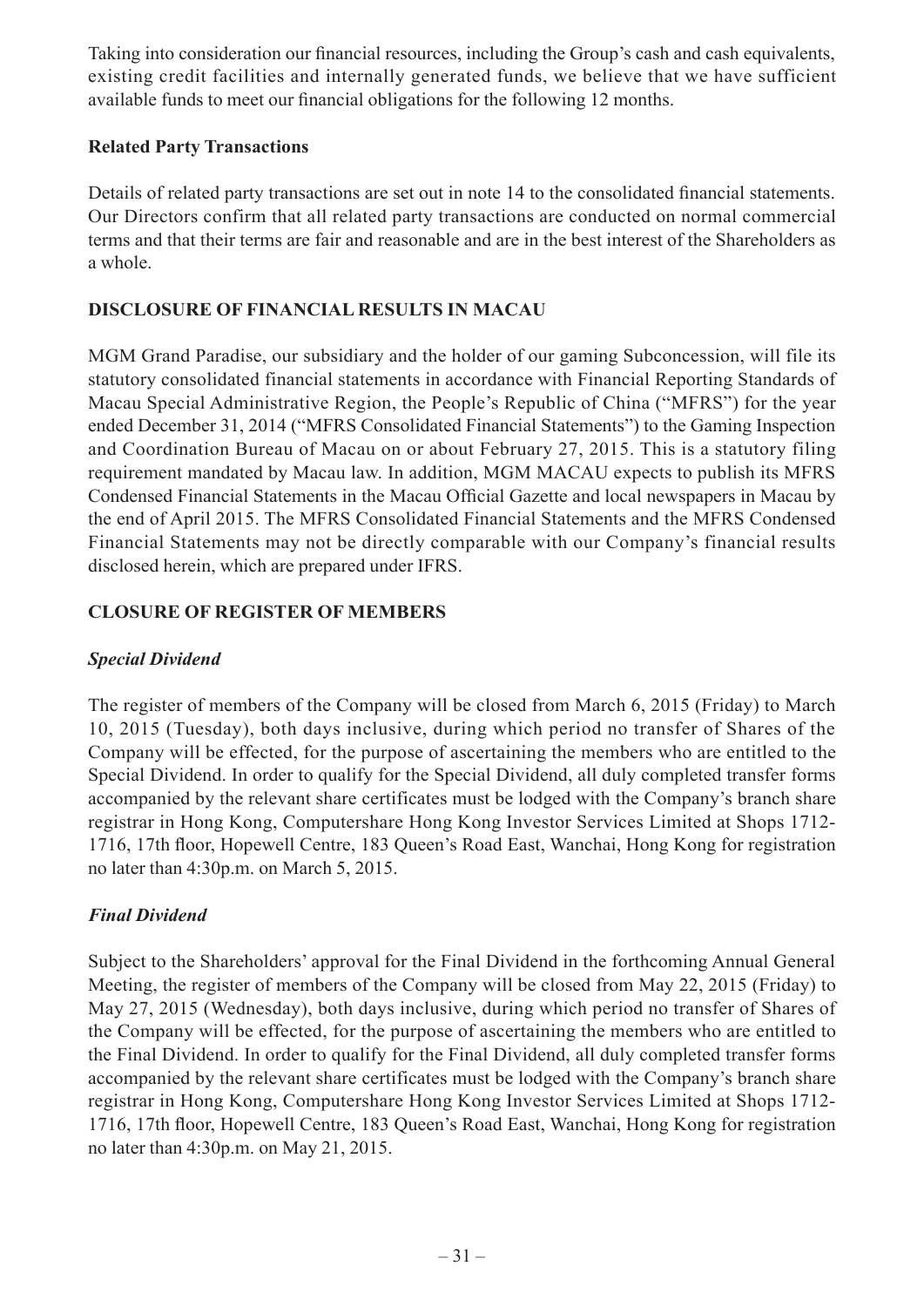#### **PURCHASE, SALE OR REDEMPTION OF COMPANY'S LISTED SECURITIES**

During the year ended December 31, 2014, the Company repurchased a total of 987,600 Shares at an aggregate purchase price of HK\$25.6 million on the Hong Kong Stock Exchange. Particulars of the repurchases are as follows:

| <b>Month of</b><br>repurchase | <b>Total number of</b><br><b>Shares repurchases</b> | <b>Highest price</b><br>paid per Share<br><b>HK\$</b> | <b>Lowest price</b><br>paid per Share<br>HK\$ | <b>Aggregate</b><br>consideration paid<br><b>HK\$'000</b> |
|-------------------------------|-----------------------------------------------------|-------------------------------------------------------|-----------------------------------------------|-----------------------------------------------------------|
| March 2014                    | 227,500                                             | 31.55                                                 | 30.95                                         | 7,147                                                     |
| June 2014                     | 30,800                                              | 24.95                                                 | 24.95                                         | 771                                                       |
| September 2014                | 664,300                                             | 24.60                                                 | 24.25                                         | 16,297                                                    |
| December 2014                 | 65,000                                              | 20.95                                                 | 20.95                                         | 1,366                                                     |

New Shares were issued pursuant to the exercise of share options by qualifying grantees under the share option scheme adopted by the Company. The Company repurchased the aggregate number of Shares equivalent to the aggregate number of all such new Shares being issued during the year ended December 31, 2014 in accordance with Rule 10.06 of the Listing Rules, and all the repurchased Shares were subsequently cancelled. The total issued share capital of the Company remains the same. The Board considered that such repurchases were made for the benefit of the Company and its Shareholders as a whole with a view of maintaining the same total issued share capital and enhancing stability of the Company's share capital and hence the net value of the Company and its assets and/or earnings per Share.

Save as disclosed above, there was no purchase, sale or redemption by the Company, or any of its subsidiaries, of any listed securities of the Company during the year.

### **CORPORATE GOVERNANCE REPORT**

### **Corporate Governance Practices**

The Company is committed to the establishment of good corporate governance practices and procedures to attain high ethical standards as well as high levels of accountability, transparency and equity in all areas of its operations and in all interactions with its stakeholders. It is believed that effective corporate governance is fundamental to enhancing Shareholders' value and safeguarding interests of employees, business partners, and the community in which it operates.

During the year ended December 31, 2014, the Company has complied with all code provisions of the Corporate Governance Code contained in Appendix 14 of the Listing Rules, except that as a result of Ms. Tommei Tong's resignation as independent non-executive Director, chairperson and member of the Audit Committee, member of the Nomination and Corporate Governance Committee and member of the Remuneration Committee on October 10, 2014, (i) the number of independent non-executive Directors fell below one-third of the Board as required under Rule 3.10A of the Listing Rules; (ii) the chairman of the Audit Committee of the Company fell vacant under Rule 3.21 of the Listing Rules; and (iii) and there was no independent non-executive Director on the Board and in the Audit Committee with appropriate professional qualifications or accounting or related financial management expertise as required under Rules 3.10 and 3.21 of the Listing Rules for a period of around 6 weeks. Following the appointment of Mr. Russell Banham for the above referred vacancies on November 20, 2014, the Company is in compliance with Rules 3.10, 3.10A and 3.21 of the Listing Rules.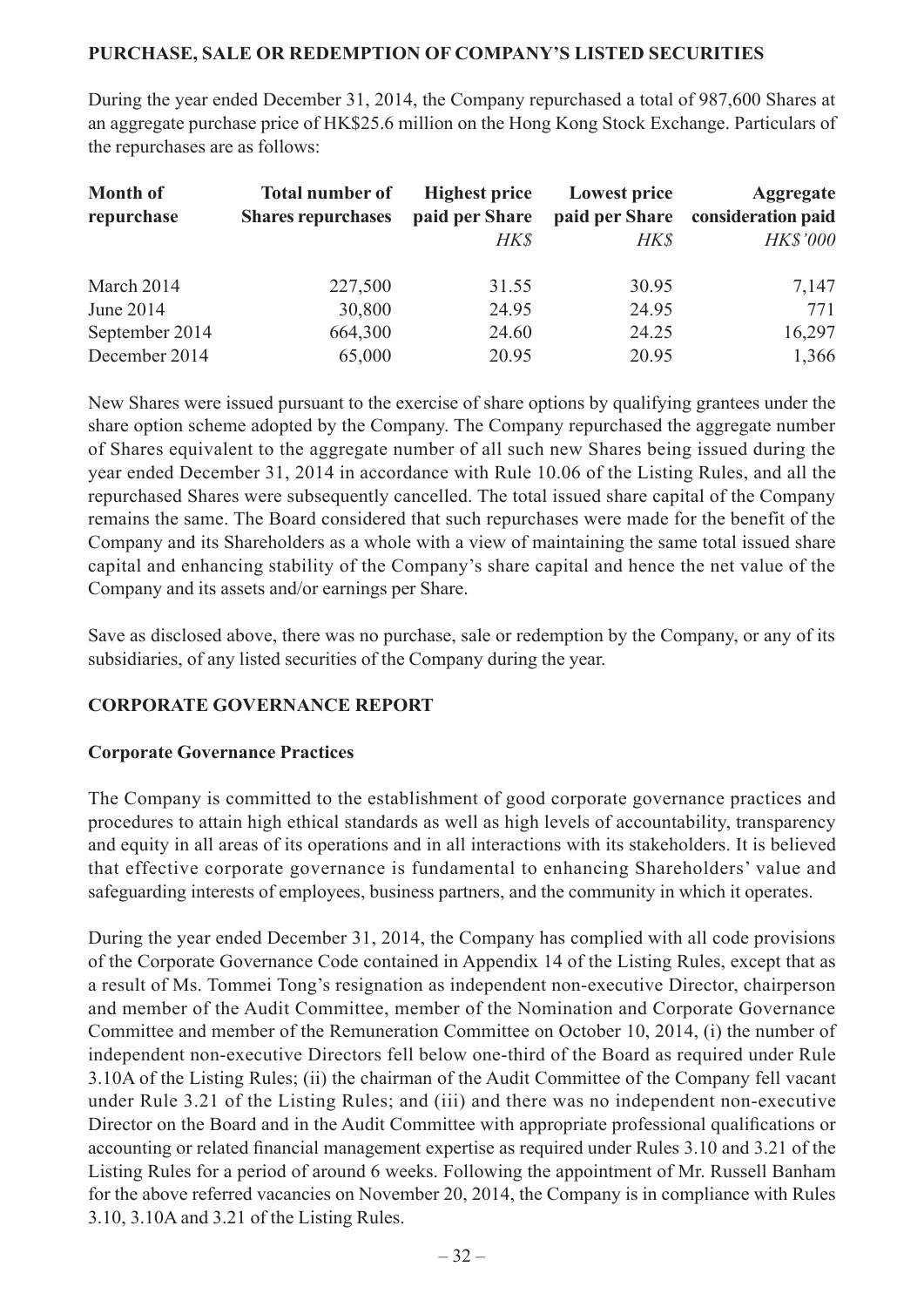The Company has adopted its own code of conduct regarding securities transactions by Directors and senior management of the Group (the "Code") in terms which are more exacting than the Model Code for Securities Transactions by Directors of Listed Issuers contained in Appendix 10 to the Listing Rules.

The Company has made specific inquiries and has received confirmations from all the Directors that they have complied with the required standard as set out in the Code for the year ended December 31, 2014.

### **Audit Committee**

The Audit Committee is currently comprised of three independent non-executive Directors and one non-executive Director. As a result of Ms. Tommei Tong's resignation as chairperson and member of the Audit Committee on October 10, 2014, the Audit Committee comprised of two Independent non-executive Directors and one non-executive Director (with no chairperson) until the appointment of Mr. Russell Banham for the above referred vacancies on November 20, 2014. The major duties of the Audit Committee under its terms of reference include overseeing the relationship between the Company and its external auditors, monitoring the integrity of the financial statements, annual and interim reports and reviewing significant financial reporting judgment contained therein, monitoring compliance with statutory and the Listing Rules requirements in relation to financial reporting, reviewing the Group's financial controls, internal controls and risk management systems. The Audit Committee has reviewed the Group's annual results for the year ended December 31, 2014.

### **PUBLICATION OF ANNUAL RESULTS ON THE WEBSITES OF THE STOCK EXCHANGE AND THE COMPANY**

This announcement is published on the Company's and the Hong Kong Stock Exchange's websites. The Company's annual report for the year ended December 31, 2014 in accordance with the relevant requirements of the Listing Rules will be dispatched to the Shareholders and published on the Company's and the Hong Kong Stock Exchange's websites in due course.

# **DEFINITIONS AND GLOSSARY USED IN THIS ANNOUNCEMENT**

| "Annual General Meeting"              | the annual general meeting of the Company to be held on or<br>around May 14, 2015                                                                                                                                     |
|---------------------------------------|-----------------------------------------------------------------------------------------------------------------------------------------------------------------------------------------------------------------------|
| "Board"                               | the board of Directors of our Company                                                                                                                                                                                 |
| "casino"                              | a gaming facility that provides casino games consisting of table<br>games, slot machines and other electronic games and other<br>games of chance                                                                      |
| "casino revenue"                      | revenue from casino gaming activities (gross table games)<br>win and gross slot win), calculated net of commissions and<br>discounts and in accordance with IFRS                                                      |
| "China", "mainland China" or<br>"PRC" | the People's Republic of China excluding, for the purpose of<br>this announcement for geographical and statistical references<br>only and except where the context otherwise requires, Hong<br>Kong, Macau and Taiwan |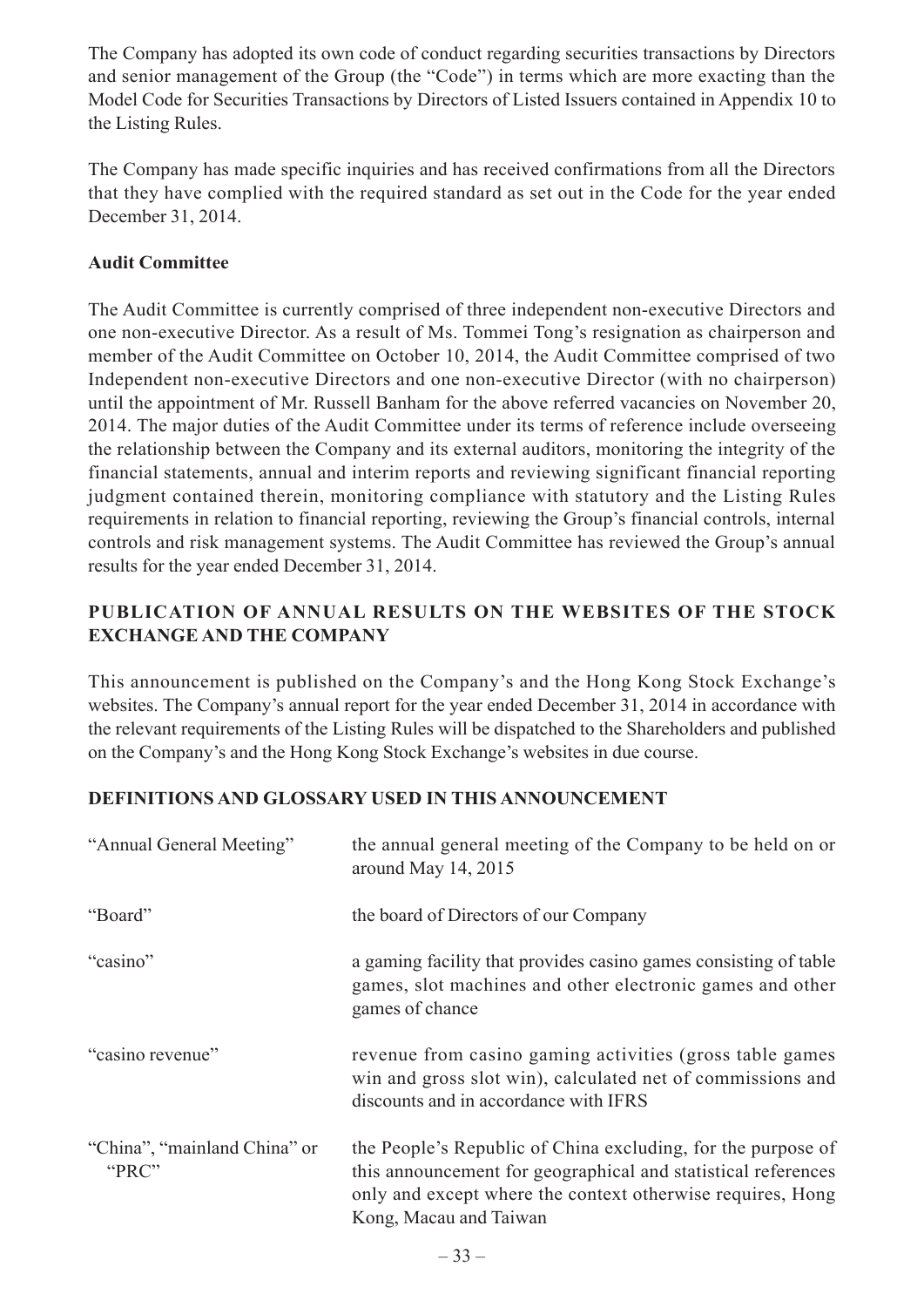| "chips"                                         | tokens, usually in the form of plastic discs issued by a casino to<br>patrons in exchange for cash or credit, which may be used (in<br>lieu of cash) to place bets on gaming tables                                                                                                                                                                                                 |
|-------------------------------------------------|-------------------------------------------------------------------------------------------------------------------------------------------------------------------------------------------------------------------------------------------------------------------------------------------------------------------------------------------------------------------------------------|
| "Company" or "MGM China"                        | MGM China Holdings Limited, a company incorporated in the<br>Cayman Islands on July 2, 2010 as an exempted company with<br>limited liability                                                                                                                                                                                                                                        |
| "Concessionaire"                                | the holder of a concession for the operation of casino games in<br>Macau                                                                                                                                                                                                                                                                                                            |
| "Cotai"                                         | an area of reclaimed land located between the islands of Taipa<br>and Coloane in Macau                                                                                                                                                                                                                                                                                              |
| "Cotai Land"                                    | a plot of land with an area of 71,833 square meters located in<br>Cotai leased from the Macau Government for an initial term of<br>25 years since January 9, 2013                                                                                                                                                                                                                   |
| "Directors"                                     | the directors of our Company                                                                                                                                                                                                                                                                                                                                                        |
| "drop"                                          | the sum of markers exchanged for chips at the gaming table and<br>the amount of cash deposited in a gaming table's drop box                                                                                                                                                                                                                                                         |
| "EBITDA"                                        | earnings before interest, tax, depreciation and amortization                                                                                                                                                                                                                                                                                                                        |
| "gaming area"                                   | a gaming facility that provides casino games consisting of<br>table games, electronic games, slot machines and other casino<br>games but has not been designated as a casino by the Macau<br>Government                                                                                                                                                                             |
| "gaming promoters"                              | individuals or corporations licensed by and registered with the<br>Macau Government to promote games of fortune and chance<br>or other casino games to patrons, through the arrangement<br>of certain services, including the extension of credit,<br>transportation, accommodation, dining and entertainment,<br>whose activity is regulated by the Gaming Promoters<br>Regulation |
| "gross gaming revenue" or<br>"gross gaming win" | the total win generated by all casino gaming activities combined,<br>calculated before deduction of commissions and discounts                                                                                                                                                                                                                                                       |
| "gross slot win"                                | the amount of slot handle that is retained as winnings. We<br>record this amount and gross table games win as casino revenue<br>after deduction of a portion of commissions and discounts                                                                                                                                                                                           |
| "gross table games win"                         | the amount of drop (in our main floor casino operation) or<br>turnover (in our VIP casino operation) that is retained as<br>winnings. We record this amount and gross slot win as casino<br>revenue after deduction of a portion of commissions and<br>discounts                                                                                                                    |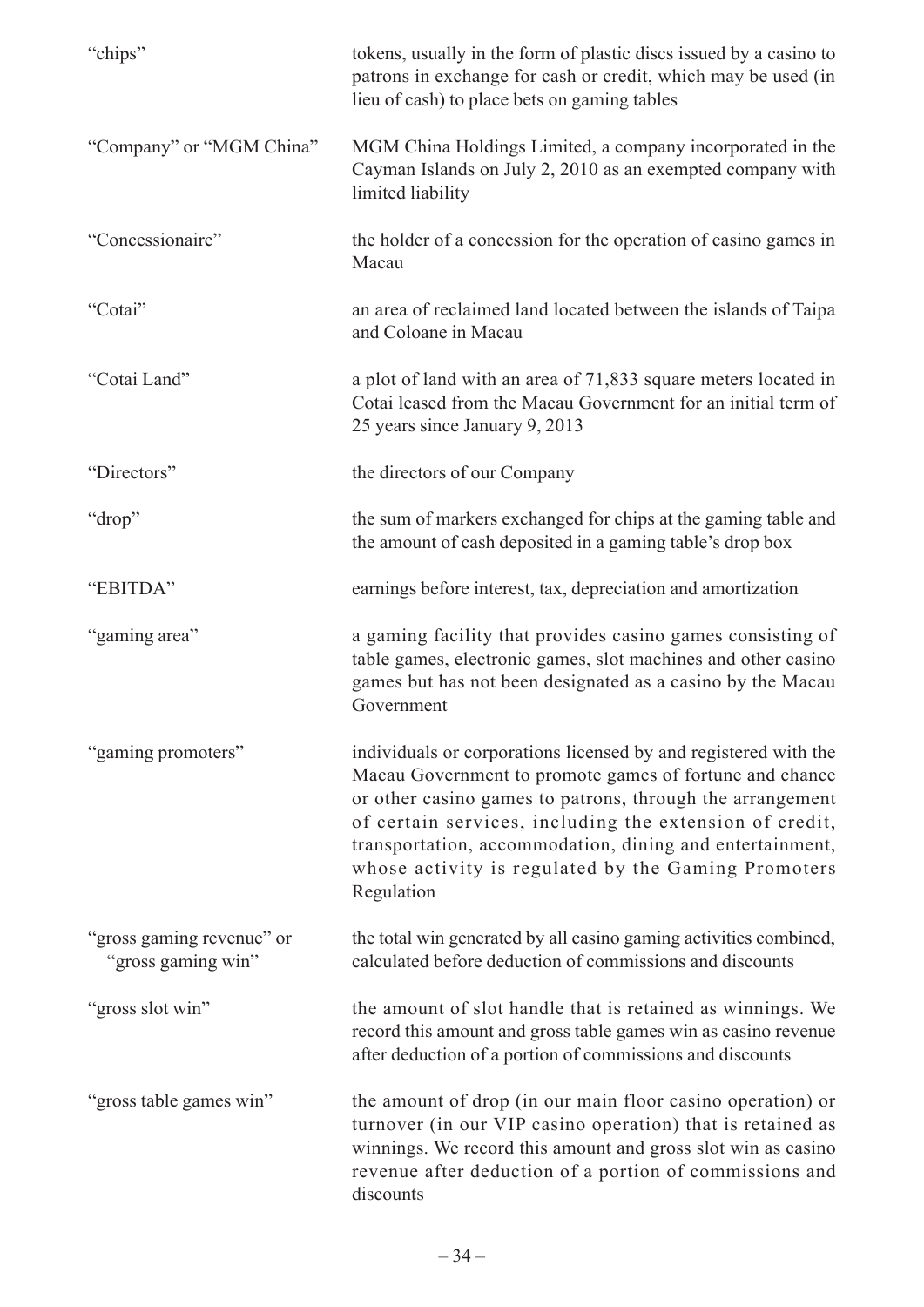| "Group", "we", "us" or "our"   | our Company and its subsidiaries, or any of them, and the<br>businesses carried on by such subsidiaries, except where the<br>context makes it clear that the reference is only to the Company<br>itself and not to the Group                                                                                                                                                                                                                                                                            |
|--------------------------------|---------------------------------------------------------------------------------------------------------------------------------------------------------------------------------------------------------------------------------------------------------------------------------------------------------------------------------------------------------------------------------------------------------------------------------------------------------------------------------------------------------|
| "HIBOR"                        | Hong Kong InterBank Offer Rate                                                                                                                                                                                                                                                                                                                                                                                                                                                                          |
| "high-end main floor players"  | consists of predominantly walk-in, day-trip visitors to Macau<br>from China. Our premium mass market clients generally do<br>not take advantage of our luxury amenities to the same degree<br>as VIP clients, but they are offered a variety of premium mass<br>market amenities and customer relationship programs, such as<br>reserved space on the regular gaming floor and various other<br>services, that are unavailable to the general mass market                                               |
| "Hong Kong"                    | the Hong Kong Special Administrative Region of The People's<br>Republic of China                                                                                                                                                                                                                                                                                                                                                                                                                        |
| "HK\$"                         | Hong Kong dollars, the lawful currency of Hong Kong                                                                                                                                                                                                                                                                                                                                                                                                                                                     |
| "Hong Kong Stock Exchange"     | The Stock Exchange of Hong Kong Limited                                                                                                                                                                                                                                                                                                                                                                                                                                                                 |
| "IFRS"                         | <b>International Financial Reporting Standards</b>                                                                                                                                                                                                                                                                                                                                                                                                                                                      |
| "In-house VIP Program"         | an internal marketing program wherein we directly market<br>our casino resorts to gaming clients, including to high-end<br>or premium players. These players are invited to qualify<br>for a variety of gaming rebate programs whereby they earn<br>cash commissions and room, food and beverage and other<br>complimentary allowances based on their turnover level. We<br>often extend credit to these players based upon knowledge of<br>the players, their financial background and payment history |
| "Independent Third Party(ies)" | parties which are not connected persons of our Company within<br>the meaning of the Listing Rules                                                                                                                                                                                                                                                                                                                                                                                                       |
| "Las Vegas"                    | the Las Vegas gaming market as defined by the Nevada Gaming<br><b>Control Board</b>                                                                                                                                                                                                                                                                                                                                                                                                                     |
| "Listing"                      | the initial listing of the Shares on the Main Board of the Hong<br>Kong Stock Exchange on June 3, 2011                                                                                                                                                                                                                                                                                                                                                                                                  |
| "Listing Rules"                | the Rules Governing the Listing of Securities on The Stock<br>Exchange of Hong Kong Limited, as amended, supplemented<br>or otherwise modified from time to time                                                                                                                                                                                                                                                                                                                                        |
| "Macau"                        | the Macau Special Administrative Region of The People's<br>Republic of China                                                                                                                                                                                                                                                                                                                                                                                                                            |
| "Macau Government"             | the local government of Macau                                                                                                                                                                                                                                                                                                                                                                                                                                                                           |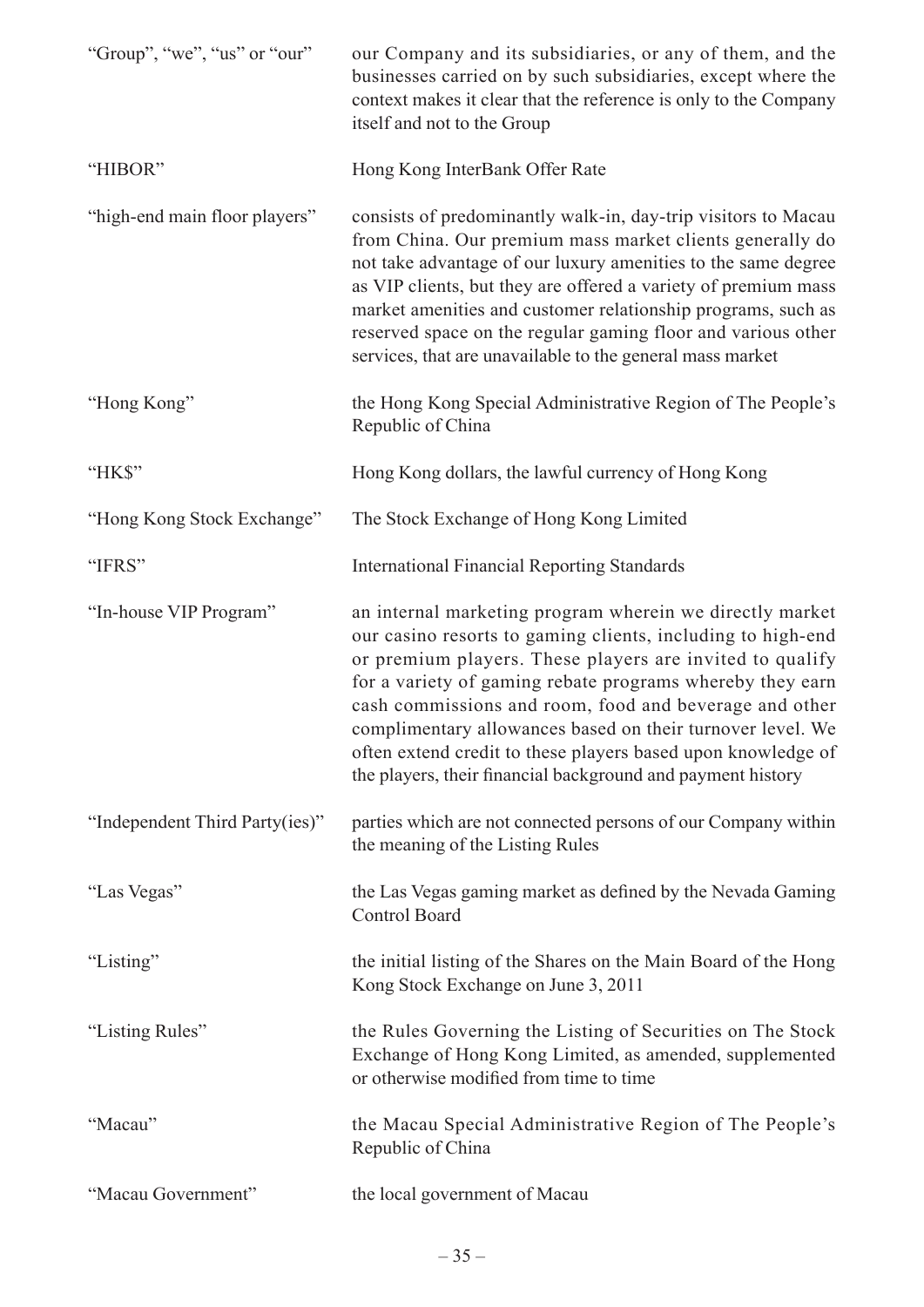| "main floor"                     | consists of the full range of our gaming products offered to our<br>mass market players                                                                                                                           |
|----------------------------------|-------------------------------------------------------------------------------------------------------------------------------------------------------------------------------------------------------------------|
| "main floor players"             | non-rolling chip players or cash chip players                                                                                                                                                                     |
| "marker"                         | evidence of indebtedness by a player to the casino or gaming<br>operator                                                                                                                                          |
| "MGM Grand Paradise"             | MGM Grand Paradise Limited, a private company limited by<br>shares ("sociedade anónima") incorporated on June 17, 2004<br>under the laws of Macau, one of three Subconcessionaires and<br>one of our subsidiaries |
| "MGM MACAU" or "our<br>property" | our sole resort and casino property in Macau owned by MGM<br><b>Grand Paradise</b>                                                                                                                                |
| "MGM Resorts International"      | MGM Resorts International, a company incorporated in<br>Delaware and listed on the New York Stock Exchange under<br>the ticker symbol MGM, and our controlling Shareholder                                        |
| "Model Code"                     | the Model Code for Securities Transactions by Directors of<br>Listed Issuers set out in Appendix 10 to the Listing Rules                                                                                          |
| "occupancy rate"                 | the number of total hotel room nights occupied as a percentage<br>of the number of total hotel room nights available                                                                                              |
| "Pansy Ho"                       | Pansy Catilina Chiu King Ho, a substantial Shareholder and an<br>executive Director of our Company                                                                                                                |
| "Pataca" or "MOP"                | Macau Pataca, the lawful currency of Macau                                                                                                                                                                        |
| "rolling chip"                   | a physically identifiable chip that is used to track VIP wagering<br>volume for purposes of calculating commissions and other<br>allowances payable to gaming promoters and individual VIP<br>players             |
| "SFO"                            | the Securities and Futures Ordinance (Chapter 571 of the<br>Laws of Hong Kong), as amended, supplemented or otherwise<br>modified from time to time                                                               |
| "Share(s)"                       | ordinary share(s) with a nominal value of HK\$1 each in the<br>share capital of our Company                                                                                                                       |
| "Shareholder(s)"                 | holder(s) of Share(s) of the Company from time to time                                                                                                                                                            |
| "SJM"                            | Sociedade de Jogos de Macau, S.A., one of three Concessionaires                                                                                                                                                   |